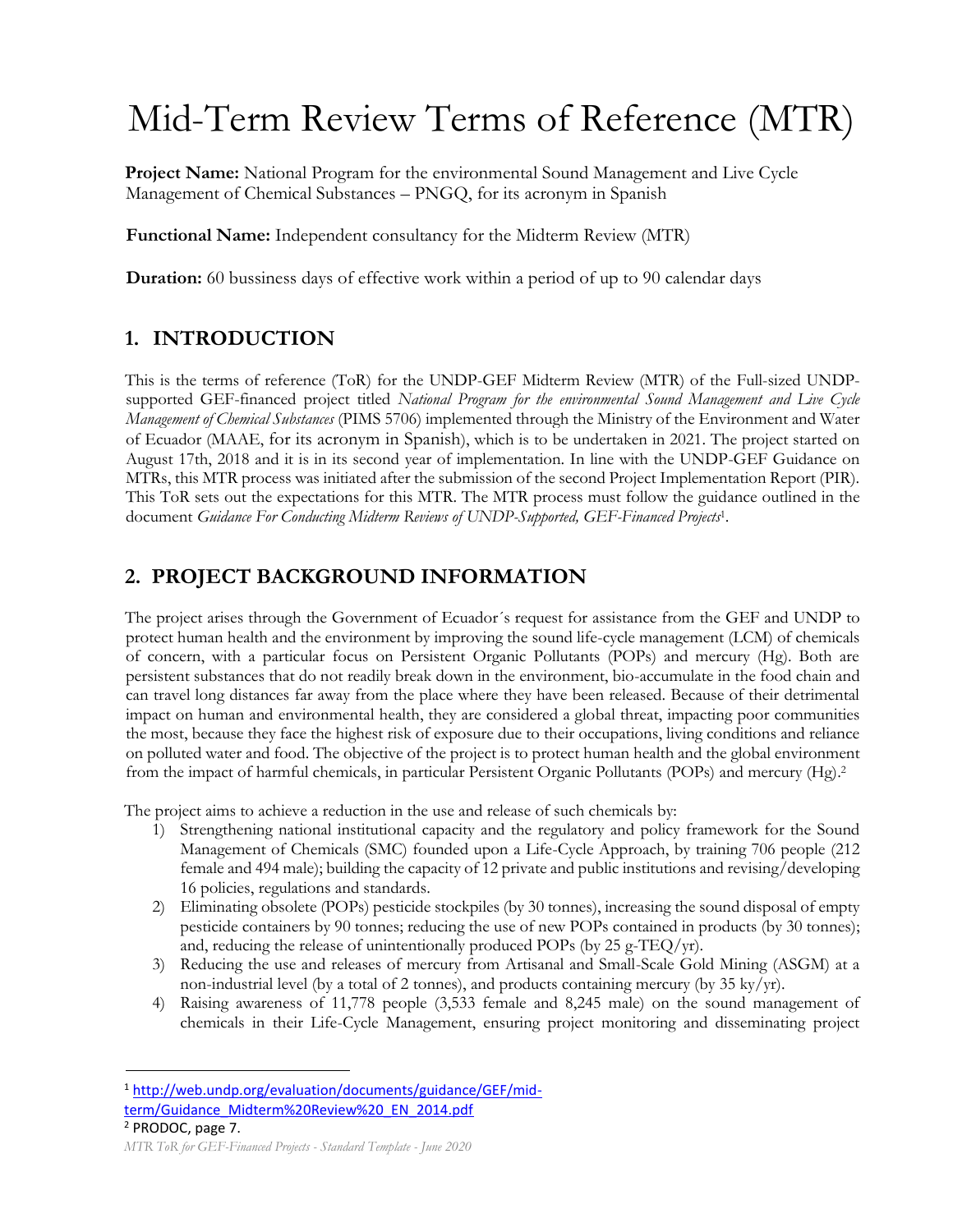results and experiences.<sup>3</sup>

This project contributes to the following Sustainable Development Goal (s): SDGs 1, 2, 3, 6, 7, 8, 9, 11, 12, 13, 14 and 15.

Additionally, it contributes to the country outcome 4 included in the UNDAF/Country Programme Document, which establishes "by 2018, support has been provided to strengthening institutional and citizen capacities to promote the rights of nature, create conditions for sustainable low-emission development, and improve the resilience and risk management facing the impacts".

Furthermore, this project is linked to output 1.3 of the UNDP Strategic Plan: "Solutions developed at national and sub-national levels for sustainable management of natural resources, ecosystem services, chemicals and waste" 4 .

The strategies for the expected products from the UNDP Country Program Action Plan, plans, and budget instruments are formulated and applied focused on priority groups, with special emphasis on those affected by gender inequality, the conservation and sustainable management of natural resources, ecosystem goods and services, climate change, the promulgation of resilience, dissemination of sustainable energy alternatives and proper handling of chemicals and contaminants.

The resources allocated to the project by GEF reach US \$8,490,000 which, together with cash and in-kind counterpart resources, total US \$49,061,428, to be expended until August 2023.

In the PRODOC (p. 48, VII Governance and Management Arrangements), it is stated that "As GEF implementing agency, UNDP is ultimately accountable and responsible for the delivery of results, subject to their certification by MAAE, as Implementing Partner. UNDP shall provide project cycle management services as defined by the GEF Council that will include the following:

- 1. Providing financial and audit services to the project.
- 2. Overseeing financial expenditures against project budgets.
- 3. Ensuring that activities including procurement and financial services are carried out in strict compliance with UNDP/GEF procedures.
- 4. Ensuring that the reporting to the GEF is undertaken in line with GEF requirements and procedures.
- 5. Facilitate project-learning, exchanges with and outreach within the GEF family.
- 6. Contract the project mid-term and final evaluations and trigger additional reviews and/or evaluations as necessary and in consultation with the project counterparts".

In the same document (p. 19, Outcome indicator 4.2), it is noted that: "**29 GEF UNDP M&E requirements met and adaptive management applied in response to needs and Mid-term Evaluation (MTE) findings**. GEF and UNDP M&E requirements include: 1 inception workshop conducted and report issued; 5 PIRs completed/submitted; 1 audit completed (frequency as per UNDP Audit policies); 10 project board meetings held; 5 monitoring and supervision missions conducted; 1 Mid-Term GEF Tracking Tool updated; **1 Gender Assessment of project impact completed (as part of MTE); 1 independent Mid-term Review (MTR) conducted (translated into English) and management responses submitted**; 1 GEF Sec oversight missions conducted<sup>5</sup>; 1 Terminal GEF Tracking Tool updated; 1 Independent Terminal Evaluation conducted (translated into English) and management responses submitted".

Taking into consideration that the start date of the project was August 2018, and its end date is scheduled for August 2023, the mid-term evaluation is expected to take place in the first quarter of 2021.

<sup>3</sup> PRODOC, page 2.

<sup>4</sup> PRODOC, page 31. Project Results Framework.

<sup>&</sup>lt;sup>5</sup> In March 2020 the Program was visited by a GEF's authorized reviewer, however, the activities were interrupted by the COVID 19 pandemic.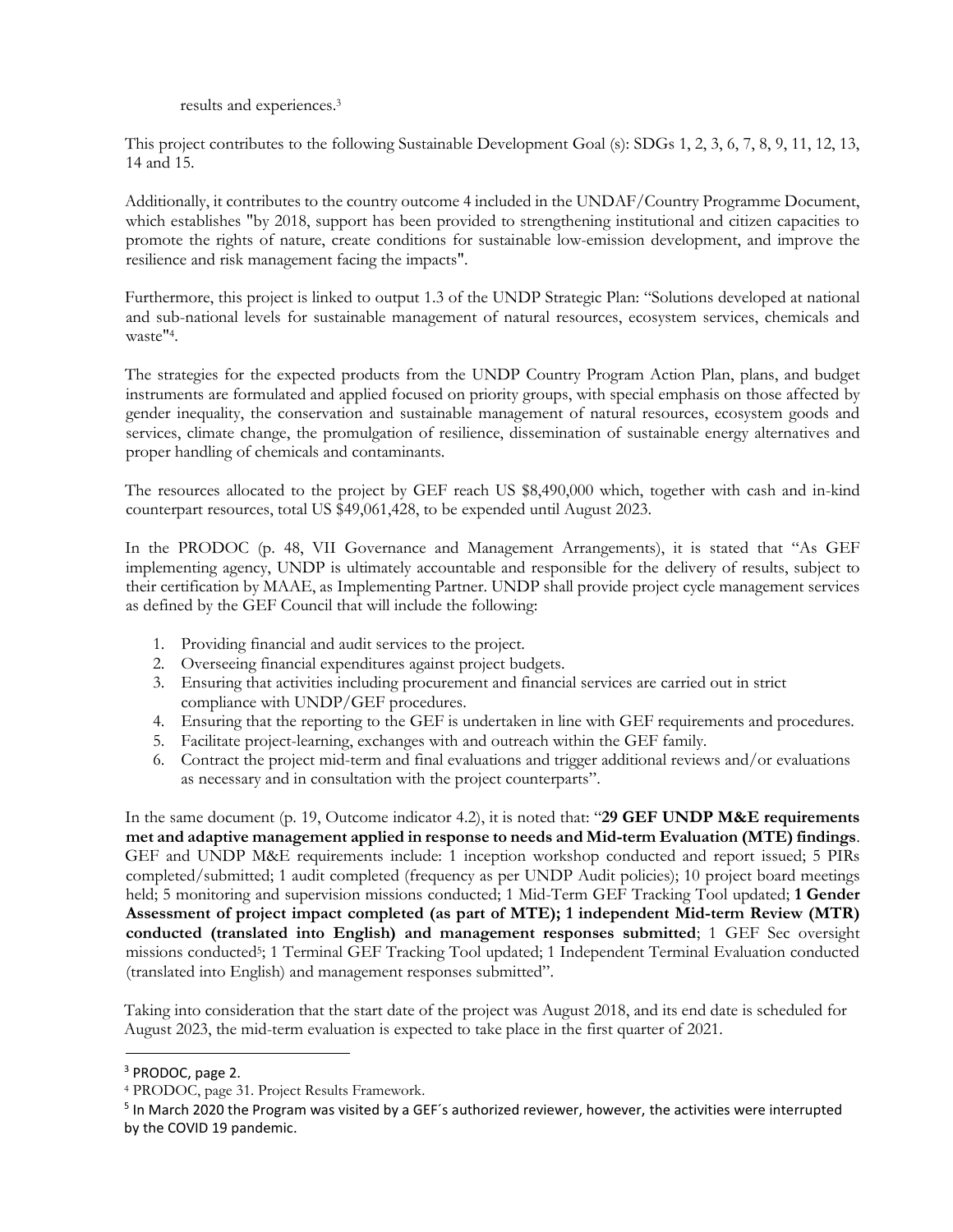In this context, the Ministry of the Environment and Water of Ecuador, through the Undersecretary of Environmental Quality and the Directorate of Management of chemicals substances, hazardous and nonhazardous residues and wastes, with the support of the United Nations Development Program (UNDP) as implementing agency of the Global Environment Facility (GEF), require hiring a consultancy to perform the mid-term evaluation of the PNGQ project, from the beginning of the project (August 2018), until the mid-date of its execution.

### **Synoptic Table:**

|                                     | National Program for the environmental Sound Management and Live Cycle Management of<br><b>Chemical Substances</b>                                                                                                                           |                                       |                                  |                                       |
|-------------------------------------|----------------------------------------------------------------------------------------------------------------------------------------------------------------------------------------------------------------------------------------------|---------------------------------------|----------------------------------|---------------------------------------|
| <b>Project Title:</b>               |                                                                                                                                                                                                                                              |                                       |                                  |                                       |
| <b>GEF Project</b><br>ID:           | 9203                                                                                                                                                                                                                                         |                                       | at endorsement<br>(Million US\$) | At September 2020<br>(Million US s\$) |
| <b>UNDP</b>                         |                                                                                                                                                                                                                                              |                                       |                                  |                                       |
| Project PIMS                        |                                                                                                                                                                                                                                              |                                       |                                  |                                       |
| ID:                                 | 5706                                                                                                                                                                                                                                         | <b>GEF Financing:</b>                 | 8.490.000                        | 3.284.138,56*                         |
| Country                             | Ecuador                                                                                                                                                                                                                                      | IA / AE own:                          |                                  |                                       |
| Region:                             | Latin America                                                                                                                                                                                                                                | Government:                           | 36,640,180                       | 1.111.082,17*                         |
| Focal Area:                         | Ministry of the<br>Environment and Water                                                                                                                                                                                                     | Other:                                | 3,931,248                        | 1.035.984,96*                         |
|                                     |                                                                                                                                                                                                                                              |                                       |                                  |                                       |
|                                     |                                                                                                                                                                                                                                              |                                       |                                  |                                       |
| Operational<br>Program:             |                                                                                                                                                                                                                                              | Total co-financing:                   | 40,571,428                       | 2.147.067,13*                         |
|                                     |                                                                                                                                                                                                                                              |                                       |                                  |                                       |
| Implementing                        |                                                                                                                                                                                                                                              | Total expenditure of the              |                                  |                                       |
| Agency:                             | <b>PNUD</b>                                                                                                                                                                                                                                  | project:                              | 49,061,428                       | 5.431.205,69*                         |
|                                     |                                                                                                                                                                                                                                              |                                       | Tarcisio                         |                                       |
|                                     |                                                                                                                                                                                                                                              |                                       | Granizo,<br>Minister of          |                                       |
|                                     |                                                                                                                                                                                                                                              |                                       | Environment;                     |                                       |
|                                     |                                                                                                                                                                                                                                              |                                       | Rebeca Illescas,                 |                                       |
|                                     |                                                                                                                                                                                                                                              |                                       | Minister of                      |                                       |
|                                     |                                                                                                                                                                                                                                              |                                       | Mines; Arnaud                    |                                       |
|                                     |                                                                                                                                                                                                                                              |                                       | Peral, UNDP                      |                                       |
| Other                               | Ministry of energy and                                                                                                                                                                                                                       | Signature of the project              | Resident                         |                                       |
| partners                            | non-renewable natural                                                                                                                                                                                                                        | document (start date of               | Representative                   |                                       |
| involved:                           | resources                                                                                                                                                                                                                                    | the project):                         | March 22, 2018                   |                                       |
| <b>FA Objectives</b><br>$OS / SP$ : | To protect human health and<br>the environment by adopting<br>the environmentally sound<br>and live cycle management of<br>chemical substances in<br>Ecuador.<br>This project has 4<br>components, these are: 1.<br>Strengthen institutional | <b>Closing date</b><br>(operational): | August, 2023                     |                                       |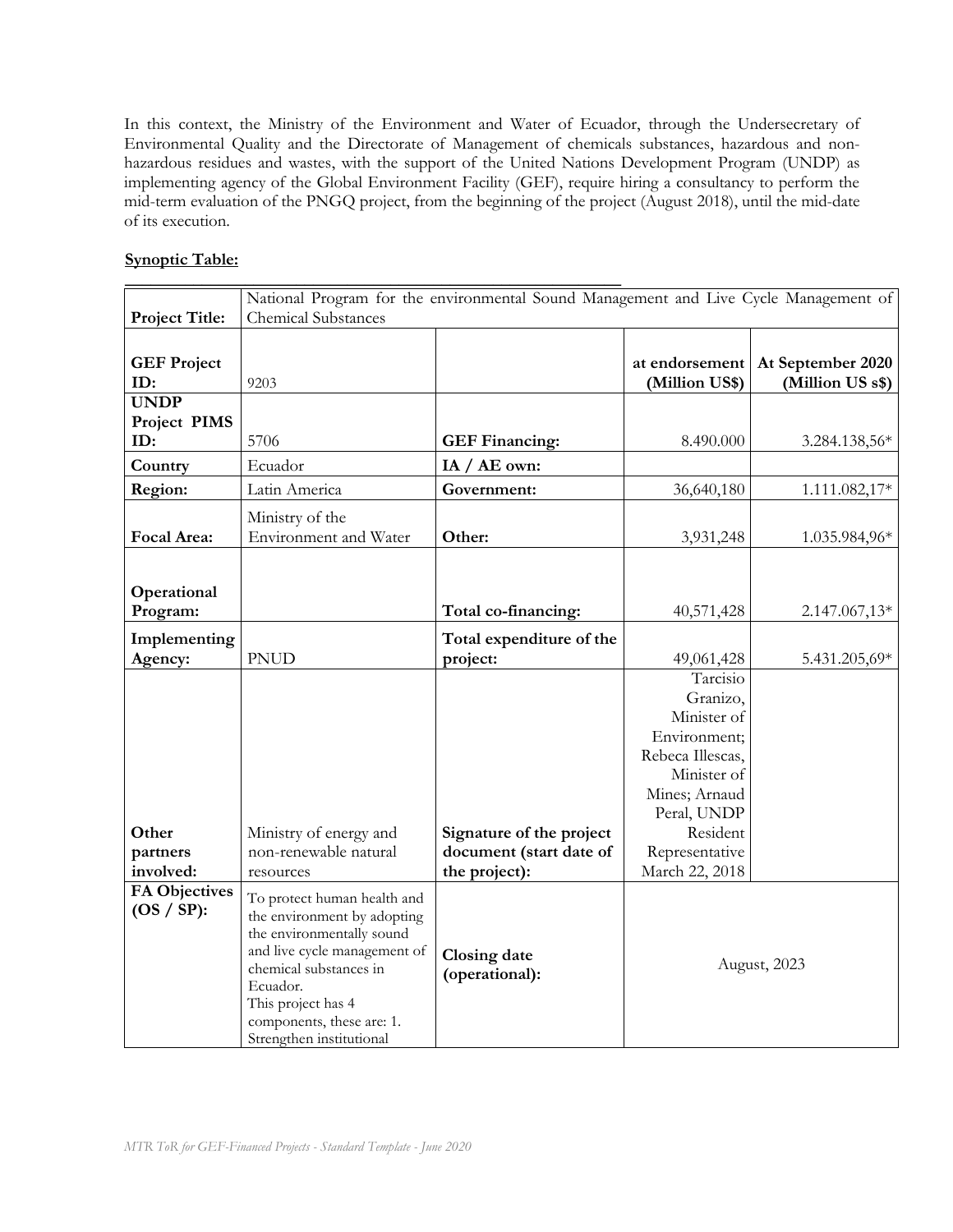| capacity and the regulatory   |  |
|-------------------------------|--|
| and policy framework for the  |  |
| Sound Management of           |  |
| Chemicals (SMC) based on a    |  |
| Life-Cycle Approach; 2.       |  |
| Eliminate POPs stockpiles     |  |
| and reduce the use and        |  |
| release of initial and newly  |  |
| listed POPs (including those  |  |
| contained in products); 3.    |  |
| Implementation of measure     |  |
| for reduction and elimination |  |
| of Hg from priority sectors;  |  |
| and, 4. Raise awareness,      |  |
| ensure project monitoring     |  |
| and disseminate project       |  |
| results and experiences.      |  |

\* **Note**: These amounts will be updated at start-up of the MTE.

# **3. MTR PURPOSE**

The MTR will assess progress towards the achievement of the project objectives and outcomes as specified in the Project Document, and assess early signs of project success or failure to identify the necessary changes to be made to set the project on-track to achieve its intended results. The MTR will also review the project's strategy, its risks to sustainability and its gender assessment.

# **4. MTR APPROACH & METHODOLOGY**

The MTR must provide evidence-based information that is credible, reliable and useful.

The MTR consultant will review all relevant sources of information including documents prepared during the preparation phase (i.e. PIF, UNDP Initiation Plan, UNDP Environmental & Social Safeguard Policy, the Project Document, project reports including Annual Project Review/PIRs, project budget revisions, lesson learned reports, national strategic and legal documents, gender strategy, and any other materials that the PNGQ team considers useful for this evidence-based review). The MTR consultant will review the baseline GEF focal area Core Indicators/Tracking Tool submitted to the responsible head at GEF at CEO endorsement, and the midterm GEF focal area Core Indicators/Tracking Tool that must be completed before the MTR field mission begins.

The MTR consultant is expected to follow a collaborative and participatory approach<sup>6</sup>, ensuring close engagement with the Project Team, government counterparts (the GEF Operational Focal Point), the UNDP Country Office(s), UNDP-GEF Regional Technical Advisers, direct beneficiaries, and other key stakeholders.

Engagement of stakeholders<sup>7</sup> is vital to a successful MTR. Stakeholder involvement should include interviews with stakeholders who have project responsibilities, including but not limited to:

Ministry of the Environment and Water of Ecuador (MAAE, for its acronym in Spanish), Ministry of Energy and Non-Renewable Natural Resources (MERNNR, for its acronym in Spanish), Geological and Energy Research Institute (IIGE, for its acronym in Spanish), PlanetGold Program, Environmental and Social

<sup>6</sup> For ideas on innovative and participatory Monitoring and Evaluation strategies and techniques, see UNDP Discussion Paper: Innovations in Monitoring & Evaluating Results, 05 Nov 2013.

<sup>&</sup>lt;sup>7</sup> For more stakeholder engagement in the M&E process, see the UNDP Handbook on Planning, Monitoring and Evaluating for Development Results, Chapter 3, pg. 93.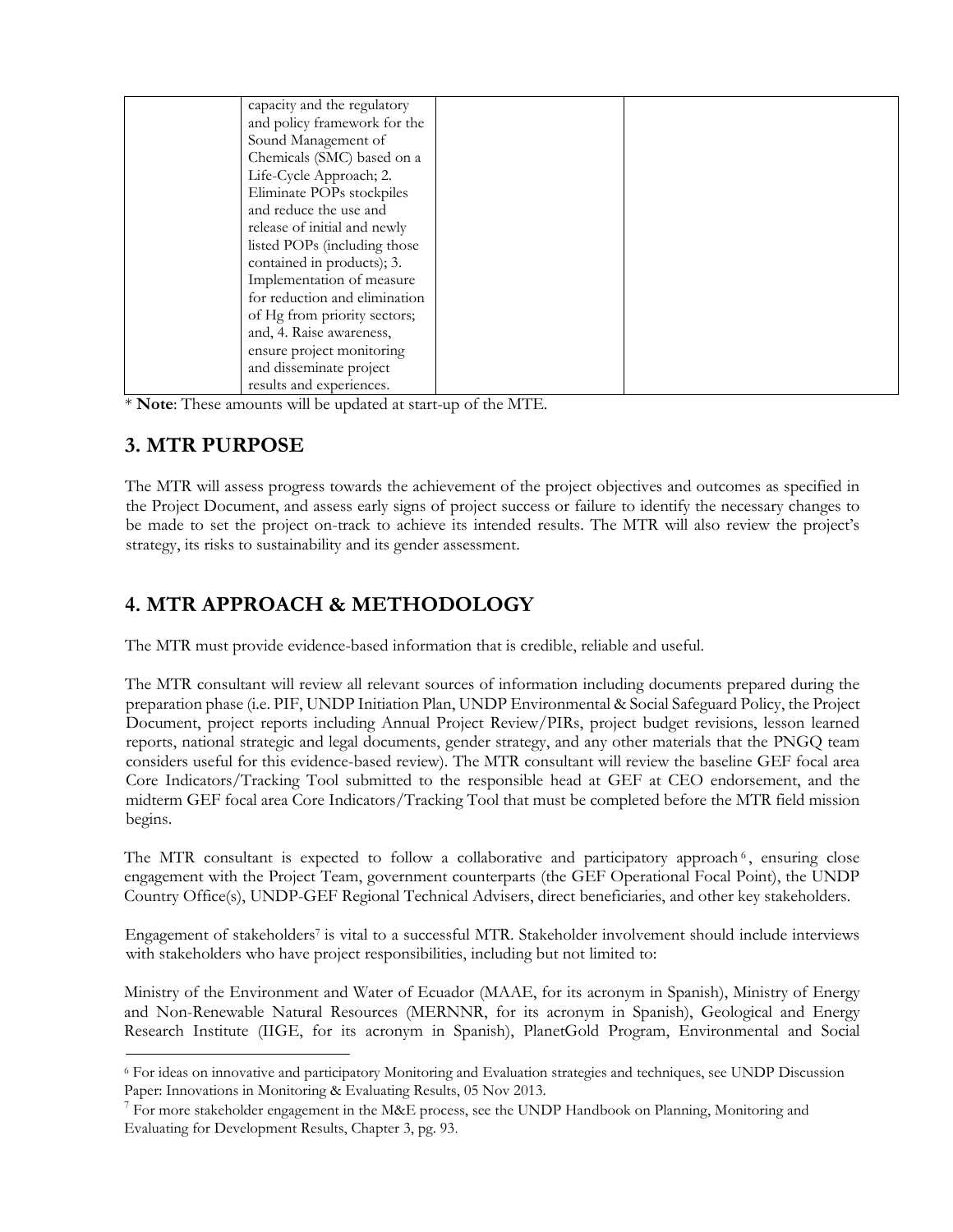Remediation Program (PRAS, for its acronym in Spanish) and the Amazon Without Fire Program (PASF, for its acronym in Spanish) which is part of the MAAE, Decentralized Autonomous Governments (Municipality of La Libertad, Prefecture of El Oro and the Artisan Production Association *Orfeoro*-ASORF), Central Bank of Ecuador and BanEcuador B.P (public banks), the Phytosanitary Regulation and Control Agency (AGROCALIDAD, for its acronym in Spanish), the Chemical Producers Association of Ecuador (APROQUE, for its acronym in Spanish), the Crop Protection and Health Industry Association (APCSA, for its acronym in Spanish), the Chamber of Industry for Innovation and Agricultural Technology (INNOVAGRO, for its acronym in Spanish), Heifer Ecuador (NGO), *Jancheras8*Association "Unión y Progreso", the Metropolitan Public Company for Integral Solid Waste Management (EMGIRS, for its acronym in Spanish) which is part of the Municipality of Quito; as well as other institutions, senior officials and managerial staff, technical and task team/component leaders, key experts and the consultants in the subject area, members of the project´s board of directors, academia, local governments and civil society organizations, etc.

Additionally, the MTR consultant is expected to conduct field missions and meetings with officials and/or technical/specialist teams according to the following table:

| No.            | Institution / stakeholder                                                                                                                                                                                                 | Location    | Number<br>of<br>meetings | Duration<br>of visit | City/Province                | Interview/<br><b>Field visit</b> |
|----------------|---------------------------------------------------------------------------------------------------------------------------------------------------------------------------------------------------------------------------|-------------|--------------------------|----------------------|------------------------------|----------------------------------|
| $\mathbf{1}$   | PNGQ Project                                                                                                                                                                                                              | Quito       | 1                        |                      | Quito -<br>Pichincha         | Interview                        |
| 2              | UNDP <sup>9</sup>                                                                                                                                                                                                         | Quito       | $\overline{2}$           |                      | Quito -<br>Pichincha         | Interview                        |
| 3              | 1 Ministry of the Environmental<br>and Water of Ecuador (MAAE)<br>2 GEF Operational focal point<br>3 Environmental and Social<br>Remediation Program (PRAS) -<br>MAAE and/or Amazon Without<br>Fire Program (PASF) - MAAE | Quito       | $\overline{2}$           | 1 day                | Quito -<br>Pichincha         | Interview                        |
| $\overline{4}$ | Ministry of Energy and Non-<br>Renewable Natural Resources<br>(MERNNR)                                                                                                                                                    | Quito       | $\mathbf{1}$             |                      | Quito -                      | Interview                        |
| 5              | Geological and Energy Research<br>Institute (IIGE)                                                                                                                                                                        | Quito       | 1                        | 1 day<br>Pichincha   | Field visit                  |                                  |
| 6              | Central Bank of Ecuador                                                                                                                                                                                                   | Quito       | $\mathbf{1}$             |                      |                              | Interview                        |
| 7              | Phytosanitary Regulation and<br>Control Agency<br>(AGROCALIDAD)                                                                                                                                                           | Quito       | 1                        |                      |                              | Interview                        |
| 8              | Chemical Producers Association of<br>Ecuador (APROQUE)                                                                                                                                                                    | Quito       | $\mathbf{1}$             | 1 day                | Quito -<br>Pichincha         | Interview                        |
| 9              | Metropolitan Public Company for<br>Integral Solid Waste Management<br>(EMGIRS)                                                                                                                                            | Quito       | $\mathbf{1}$             |                      |                              | Field visit                      |
| 10             | Decentralized Autonomous<br>Government Cayambe<br>(Municipality)                                                                                                                                                          | Cayambe     | 1                        | 1 day                | Cayambe -<br>Pichincha       | Field visit                      |
| 11             | Decentralized Autonomous<br>Government La Libertad<br>(Municipality)                                                                                                                                                      | La Libertad | $\mathbf{1}$             | 2 days               | La Libertad -<br>Santa Elena | Field visit                      |

<sup>&</sup>lt;sup>8</sup> In Ecuador, the term Jancheras refers to women miners who are working in landfills outside of mines, selecting residual ore.

<sup>&</sup>lt;sup>9</sup> The evaluator must meet before starting the mission with a high level representative of UNDP, and must interview very broad and strategic topics.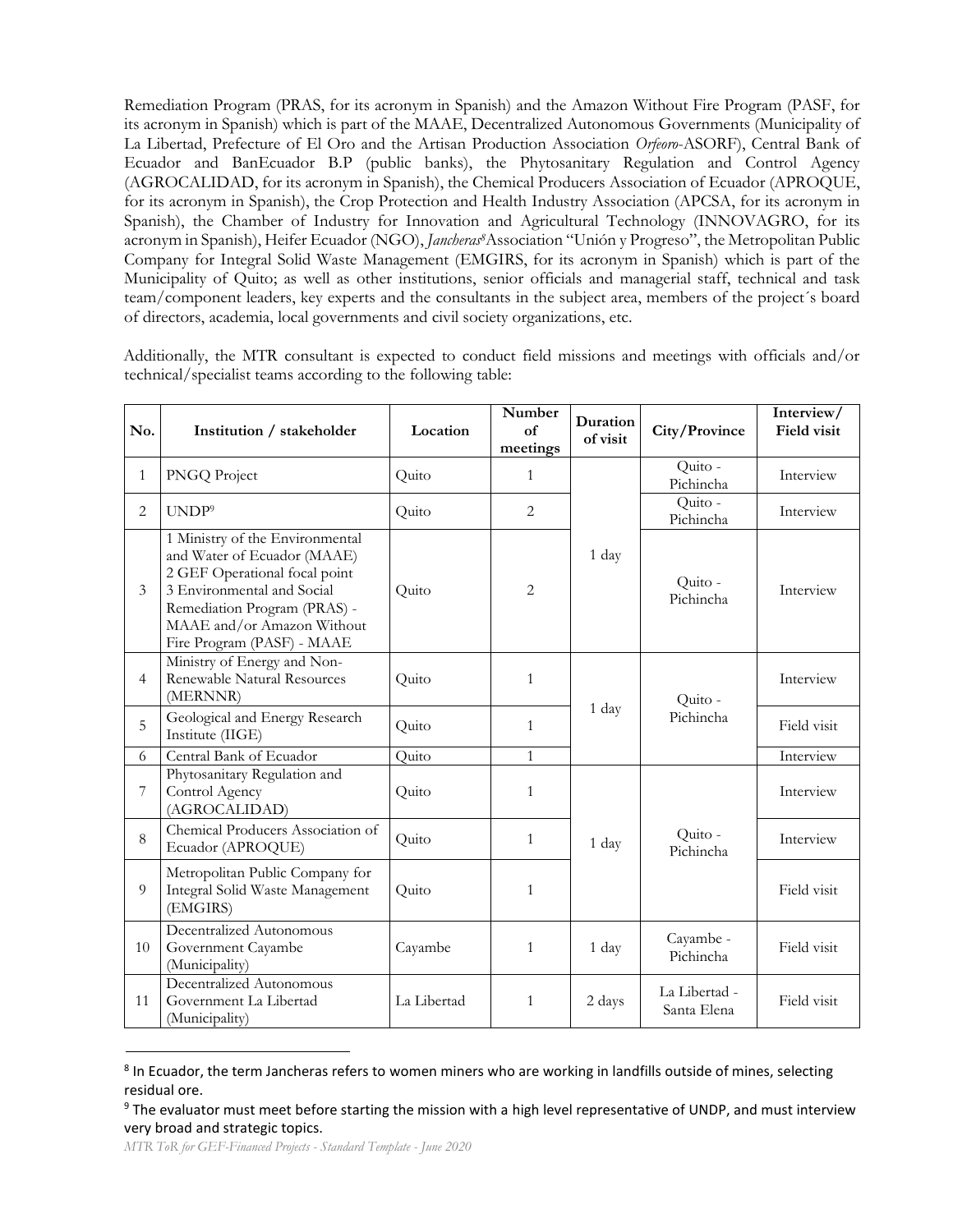| 12 | Crop Protection and Health<br><b>Industry Association (APCSA)</b>                                                 | Guayaquil                |                  |                               |                              | Interview   |
|----|-------------------------------------------------------------------------------------------------------------------|--------------------------|------------------|-------------------------------|------------------------------|-------------|
| 13 | Chamber of Industry for<br>Innovation and Agricultural<br>Technology (INNOVAGRO)                                  | Guayaquil                | 1                |                               | Guayaquil -<br>Guayas        | Interview   |
| 14 | Ecuaquímica (Pesticide company)                                                                                   | Guayaquil                | $\mathbf{1}$     |                               |                              | Interview   |
| 15 | 1 Decentralized Autonomous<br>Government El Oro (Prefecture)<br>2 Orfeoro Craft Production<br>Association (ASORF) | Machala/<br>Portovelo    | 1                | 2 days                        | Portovelo-<br>Zaruma/Machala | Field visit |
| 16 | APROPLASMIN <sup>10</sup>                                                                                         | Machala                  | $\mathbf{1}$     |                               | $-El$ Oro                    | Interview   |
| 17 | Mineral analysis<br>laboratory<br>for $\vert$<br>strengthening                                                    | Portovelo                | $\mathbf{1}$     |                               |                              | Field visit |
| 18 | (EYMEN)<br>Ore processing plant<br>CORPORATION, other)                                                            | Camilo Ponce<br>Enríquez | 1                |                               | Camilo Ponce                 | Field visit |
| 19 | Heifer Ecuador (NGO) and<br>Jancheras Association "Union y<br>Progreso"                                           | Camilo Ponce<br>Enríquez | 1                | 2 days<br>Enriquez -<br>Azuay |                              | Field visit |
|    |                                                                                                                   | Total:                   | 21<br>interviews | 10 days                       |                              |             |

The specific design and methodology for the MTR should emerge from consultations between the MTR consultant and the above-mentioned parties regarding what is appropriate and feasible for meeting the MTR purpose and objectives and answering the evaluation questions, given limitations of budget, time and data. The MTR consultant must use gender-responsive methodologies and tools and ensure that gender equality and women's empowerment, as well as other cross-cutting issues and SDGs are incorporated into the MTR report.

The final methodological approach including interview schedule, field visits and data to be used in the MTR must be clearly outlined in the Inception Report and be fully discussed and agreed between UNDP, stakeholders and the MTR team.

The final MTR report must describe the full MTR approach taken and the rationale for the approach making explicit the underlying assumptions, challenges, strengths and weaknesses about the methods and approach of the review.

# **5. DETAILED SCOPE OF THE MTR**

The MTR consultant will assess the following four categories of project progress. See the *Guidance For Conducting Midterm Reviews of UNDP-Supported, GEF-Financed Projects* 11for extended descriptions.

### **i. Project Strategy**

Project design:

<sup>10</sup> Association of owners of beneficiation plants, smelting and refining of mineral substances of the Province of El Oro.

<sup>11</sup> Available at:

[https://www.google.com/url?sa=t&rct=j&q=&esrc=s&source=web&cd=1&cad=rja&uact=8&ved=0ahUKEwiH5v6Ph](https://www.google.com/url?sa=t&rct=j&q=&esrc=s&source=web&cd=1&cad=rja&uact=8&ved=0ahUKEwiH5v6PhrjcAhUN7FMKHRFhBj8QFggmMAA&url=http%3A%2F%2Fweb.undp.org%2Fevaluation%2Fdocuments%2Fguidance%2FGEF%2Fmid-term%2FGuidance_Midterm%2520Review%2520_EN_2014.pdf&usg=AOvVaw2SqTXXf9AP4ytNKX8CfKrT) [rjcAhUN7FMKHRFhBj8QFggmMAA&url=http%3A%2F%2Fweb.undp.org%2Fevaluation%2Fdocuments%2Fguidanc](https://www.google.com/url?sa=t&rct=j&q=&esrc=s&source=web&cd=1&cad=rja&uact=8&ved=0ahUKEwiH5v6PhrjcAhUN7FMKHRFhBj8QFggmMAA&url=http%3A%2F%2Fweb.undp.org%2Fevaluation%2Fdocuments%2Fguidance%2FGEF%2Fmid-term%2FGuidance_Midterm%2520Review%2520_EN_2014.pdf&usg=AOvVaw2SqTXXf9AP4ytNKX8CfKrT) [e%2FGEF%2Fmid-](https://www.google.com/url?sa=t&rct=j&q=&esrc=s&source=web&cd=1&cad=rja&uact=8&ved=0ahUKEwiH5v6PhrjcAhUN7FMKHRFhBj8QFggmMAA&url=http%3A%2F%2Fweb.undp.org%2Fevaluation%2Fdocuments%2Fguidance%2FGEF%2Fmid-term%2FGuidance_Midterm%2520Review%2520_EN_2014.pdf&usg=AOvVaw2SqTXXf9AP4ytNKX8CfKrT)

[term%2FGuidance\\_Midterm%2520Review%2520\\_EN\\_2014.pdf&usg=AOvVaw2SqTXXf9AP4ytNKX8CfKrT](https://www.google.com/url?sa=t&rct=j&q=&esrc=s&source=web&cd=1&cad=rja&uact=8&ved=0ahUKEwiH5v6PhrjcAhUN7FMKHRFhBj8QFggmMAA&url=http%3A%2F%2Fweb.undp.org%2Fevaluation%2Fdocuments%2Fguidance%2FGEF%2Fmid-term%2FGuidance_Midterm%2520Review%2520_EN_2014.pdf&usg=AOvVaw2SqTXXf9AP4ytNKX8CfKrT)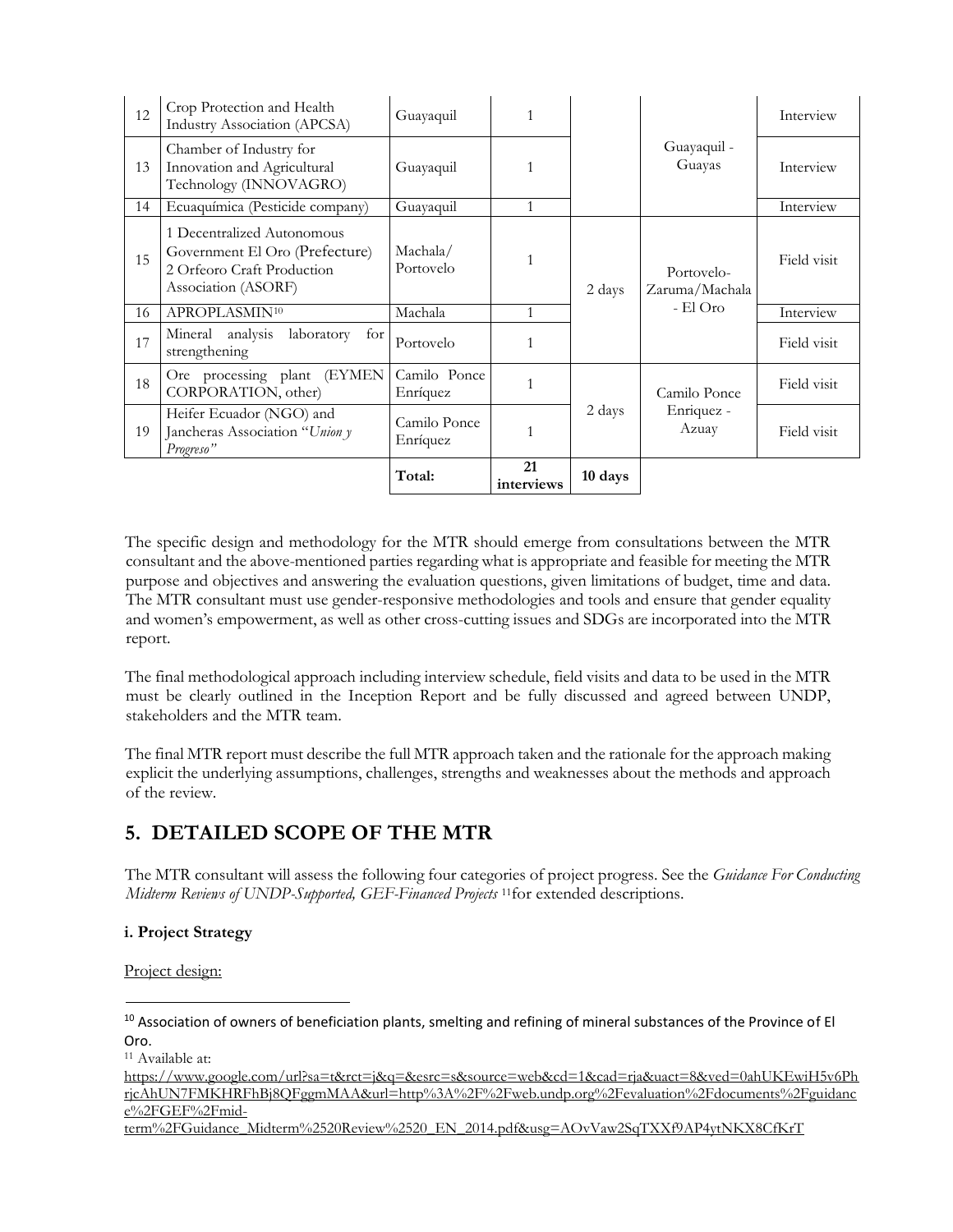- Review the problem addressed by the project and the underlying assumptions.
- Review the effect of any incorrect assumptions or changes to the context of achieving the project results as outlined in the Project Document (PRODOC).
- Review the relevance of the project strategy and assess whether it provides the most effective route towards expected/intended results. Were lessons from other relevant projects properly incorporated into the project design?
- Review how the project addresses country priorities. Review country ownership. Was the project concept in line with the national sector development priorities and plans of the country?
- Review decision-making processes: were perspectives of those who would be affected by project decisions, those who could affect the outcomes, and those who could contribute information or other resources to the process, taken into account during project design processes?
- Review the extent to which relevant gender issues were raised in the project design. See Annex 9 of *Guidance For Conducting Midterm Reviews of UNDP-Supported, GEF-Financed Projects* for further guidelines.
- Were relevant gender issues (e.g. the impact of the project on gender equality in the programme country, involvement of women's groups, engaging women in project activities) raised in the Project Document?
- If there are major areas of concern, recommend areas for improvement.

### Results Framework/Log frame:

- Undertake a critical analysis of the project's log frame indicators and targets, assess how "SMART" the midterm and end-of-project targets are (Specific, Measurable, Attainable, Relevant, Timebound), and suggest specific amendments/revisions to the targets and indicators as necessary.
- Are the project's objectives and outcomes or components clear, practical, and feasible within its time frame?
- Examine if progress so far has led to, or could in the future catalyze beneficial development effects (i.e. income generation, gender equality and women's empowerment, improved governance, etc.), that should be included in the project results framework and monitored on an annual basis.
- Ensure broader development and gender aspects of the project are being monitored effectively. Develop and recommend SMART 'development' indicators, including sex-disaggregated indicators and indicators that capture development benefits.
- Evaluate the theory of change of the project, which allows to visualize the adaptive capacity of the program.

### **ii. Progress Towards Results**

### Progress Towards Outcomes Analysis:

Review the log frame indicators against progress made towards the end-of-project targets using the Progress Towards Results Matrix and following the *Guidance For Conducting Midterm Reviews of UNDP-Supported, GEF-Financed Projects*; color code progress in a "traffic light system" based on the level of progress achieved; assign a rating on progress for each outcome; make recommendations from the areas marked as "Not on target to be achieved" (red). This information is available as Annex A.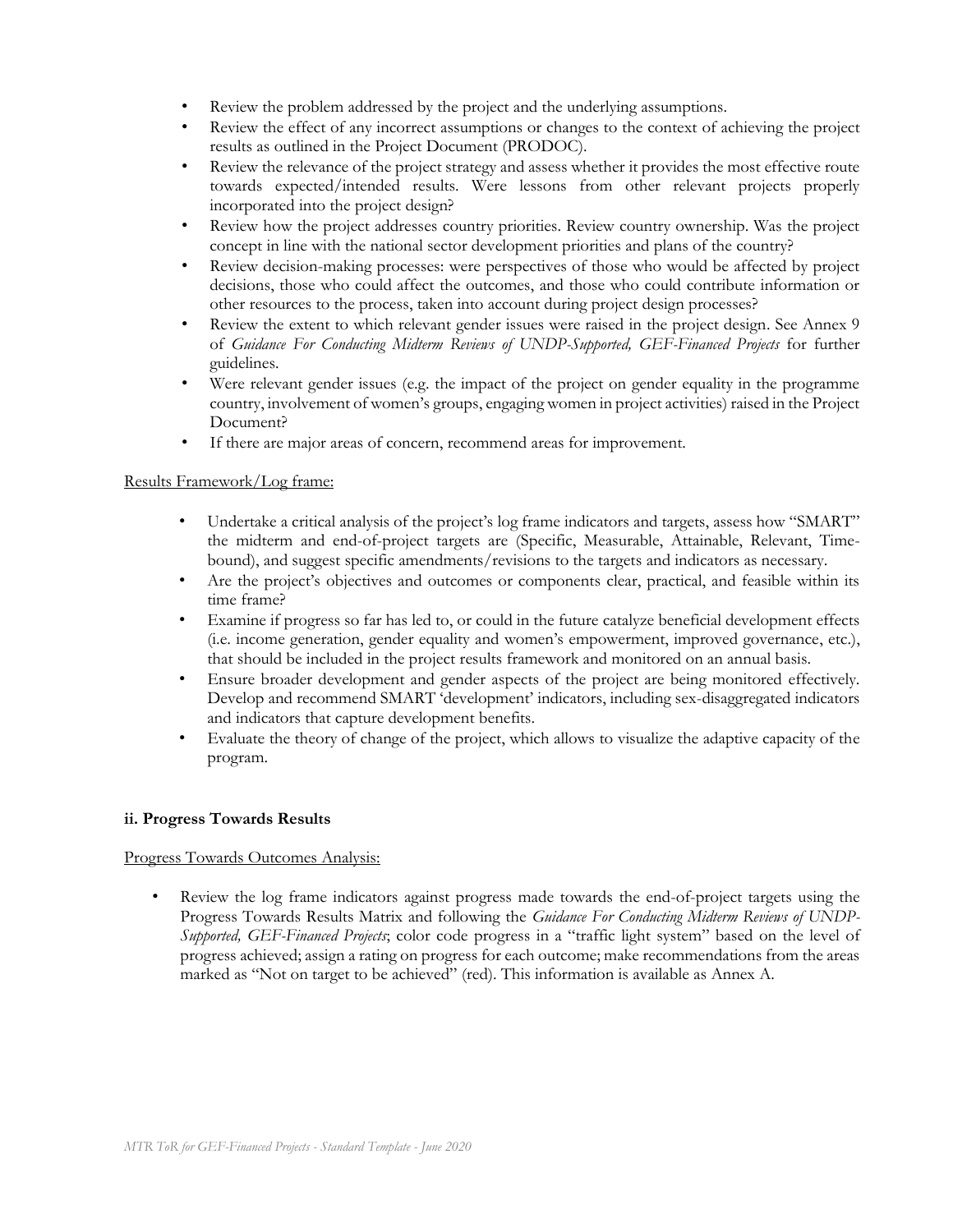| Project           | Indicator <sup>12</sup> | <b>Baseline</b>     | Level in 1st | Midterm              | End-of- | Midterm                    | Achievement          | <b>Justification</b> |
|-------------------|-------------------------|---------------------|--------------|----------------------|---------|----------------------------|----------------------|----------------------|
| Strategy          |                         | Level <sup>13</sup> | PIR (self-   | Target <sup>14</sup> | project | Level<br>$\boldsymbol{\&}$ | Rating <sup>16</sup> | for Rating           |
|                   |                         |                     | reported)    |                      | Target  | Assessment <sup>15</sup>   |                      |                      |
| Objective:        | Indicator (if           |                     |              |                      |         |                            |                      |                      |
|                   | applicable):            |                     |              |                      |         |                            |                      |                      |
| Outcome 1:        | Indicator 1:            |                     |              |                      |         |                            |                      |                      |
|                   | Indicator 2:            |                     |              |                      |         |                            |                      |                      |
| <b>Outcome 2:</b> | Indicator 3:            |                     |              |                      |         |                            |                      |                      |
|                   | Indicator 4:            |                     |              |                      |         |                            |                      |                      |
|                   | Etc.                    |                     |              |                      |         |                            |                      |                      |
| Etc.              |                         |                     |              |                      |         |                            |                      |                      |

**Table. Progress Towards Results Matrix (Achievement of outcomes against End-of-project Targets)**

### **Indicator Assessment Key**

| Green=Achieved | Yellow= On target to be achieved Red= Not on target to be achieved |  |
|----------------|--------------------------------------------------------------------|--|
|                |                                                                    |  |

In addition to the progress towards outcomes analysis:

- Compare and analyze the GEF Tracking Tool at the Baseline with the one completed right before the Midterm Review.
- Identify the remaining barriers to achieving the project objective in the remainder of the project.
- By reviewing the aspects of the project that have already been successful, identify ways in which the project can further expand these benefits.

### **iii. Project Implementation and Adaptive Management**

Management Arrangements:

- Review the overall effectiveness of project management as outlined in the Project Document. Have changes been made and are they effective? Are responsibilities and reporting lines clear? Is decisionmaking transparent and undertaken on time? Recommend areas for improvement.
- Review the quality of execution of the Executing Agency/Implementing Partner(s) and recommend areas for improvement.
- Review the quality of support provided by the GEF Partner Agency (UNDP) and recommend areas for improvement.
- Do the Executing Agency/Implementing Partner and/or UNDP and other partners have the capacity to deliver benefits to or involve women? If yes, how?
- What is the gender balance of project staff? What steps have been taken to ensure gender balance in project staff?
- What is the gender balance of the Project Board? What steps have been taken to ensure gender balance in the Project Board?

### Work Planning:

- Review any delays in project start-up and implementation, identify the causes and examine if they have been resolved.
- Are work-planning processes results-based? If not, suggest ways to re-orientate work planning to focus on results?
- Examine the use of the project's results framework/ log frame as a management tool and review any changes made to it since the project started.

<sup>12</sup> Populate with data from the Logframe and scorecards

<sup>13</sup> Populate with data from the Project Document

<sup>14</sup> If available

<sup>15</sup> Colour code this column only

<sup>16</sup> Use the 6 point Progress Towards Results Rating Scale: HS, S, MS, MU, U, HU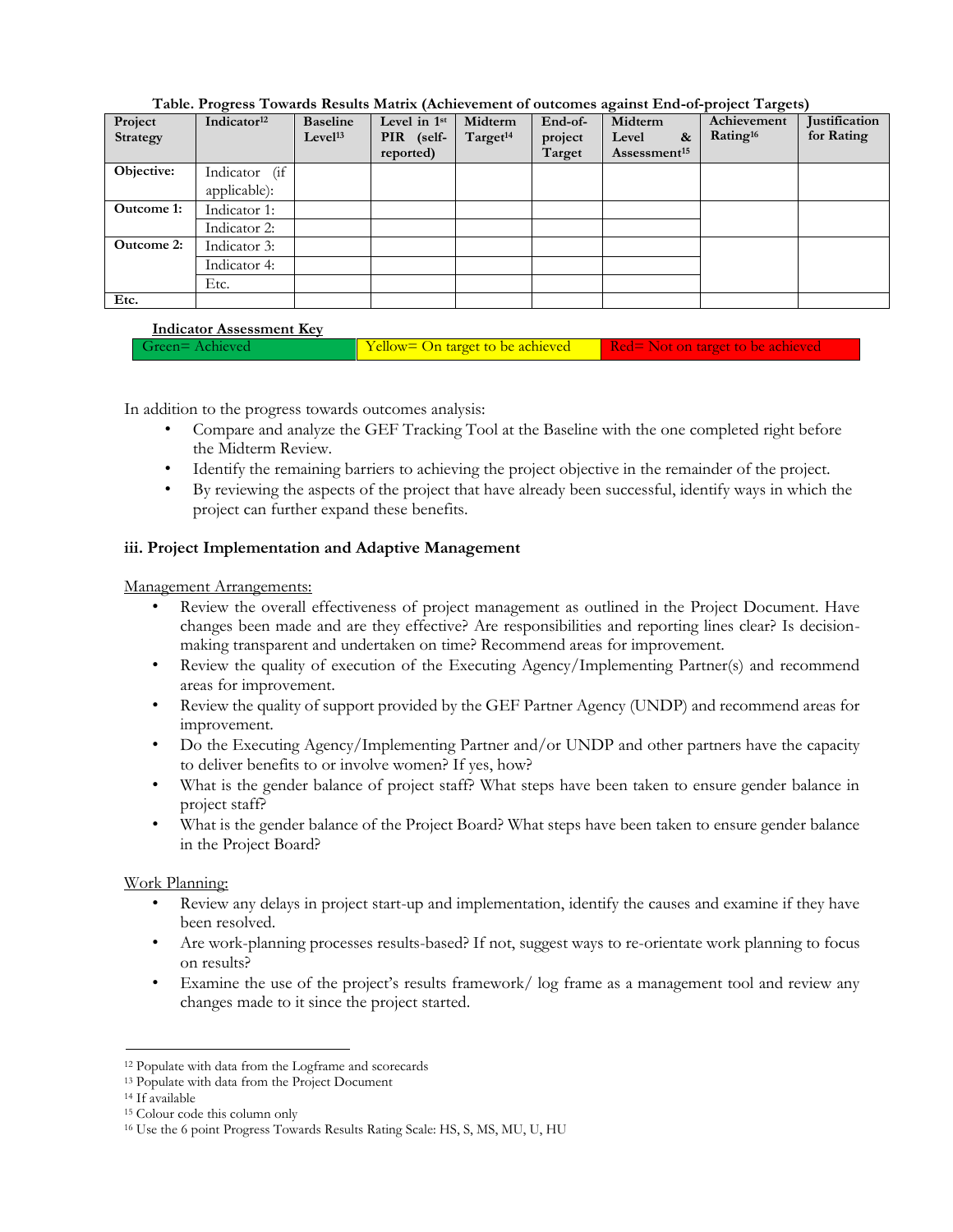Finance and co-finance:

- Consider the financial management of the project, with specific reference to the cost-effectiveness of interventions.
- Review the changes to fund allocations as a result of budget revisions and assess the appropriateness and relevance of such revisions.
- Does the project have the appropriate financial controls, including reporting and planning, that allow management to make informed decisions regarding the budget and allow for timely flow of funds?
- Informed by the co-financing monitoring table to be filled out, provide commentary on co-financing: is co-financing being used strategically to help the objectives of the project? Is the Project Team meeting with all co-financing partners regularly to align financing priorities and annual work plans?

| Sources of<br>$Co-$<br>financing | Name of Co-<br>financer | Type of Co-<br>financing | Co-financing<br>amount<br>confirmed at<br><b>CEO</b><br>Endorsement<br>(US\$) | Actual<br>Amount<br>Contributed at<br>stage of<br>Midterm<br><b>Review (US\$)</b> | Actual % of<br>Expected<br>Amount |
|----------------------------------|-------------------------|--------------------------|-------------------------------------------------------------------------------|-----------------------------------------------------------------------------------|-----------------------------------|
|                                  |                         |                          |                                                                               |                                                                                   |                                   |
|                                  |                         |                          |                                                                               |                                                                                   |                                   |
|                                  |                         |                          |                                                                               |                                                                                   |                                   |
|                                  |                         |                          |                                                                               |                                                                                   |                                   |
|                                  |                         | <b>TOTAL</b>             |                                                                               |                                                                                   |                                   |

Project-level Monitoring and Evaluation Systems:

- Review the monitoring tools currently being used: Do they provide the necessary information? Do they involve key partners? Are they aligned or mainstreamed with national systems? Do they use existing information? Are they efficient? Are they cost-effective? Are additional tools required? How could they be made more participatory and inclusive?
- Examine the financial management of the project monitoring and evaluation budget. Are sufficient resources being allocated to monitoring and evaluation? Are these resources being allocated effectively?
- Review the extent to which relevant gender issues were incorporated in monitoring systems. See Annex 9 of *Guidance For Conducting Midterm Reviews of UNDP-Supported, GEF-Financed Projects* for further guidelines.

Stakeholder Engagement:

- Project management: Has the project developed and leveraged the necessary and appropriate partnerships with direct and tangential stakeholders?
- Participation and country-driven processes: Do local and national government stakeholders support the objectives of the project? Do they continue to have an active role in project decision-making that supports efficient and effective project implementation?
- Participation and public awareness: To what extent has stakeholder involvement and public awareness contributed to the progress towards the achievement of project objectives?
- How does the project engage women and girls? Is the project likely to have the same positive and/or negative effects on women and men, girls and boys? Identify, if possible, legal, cultural, or religious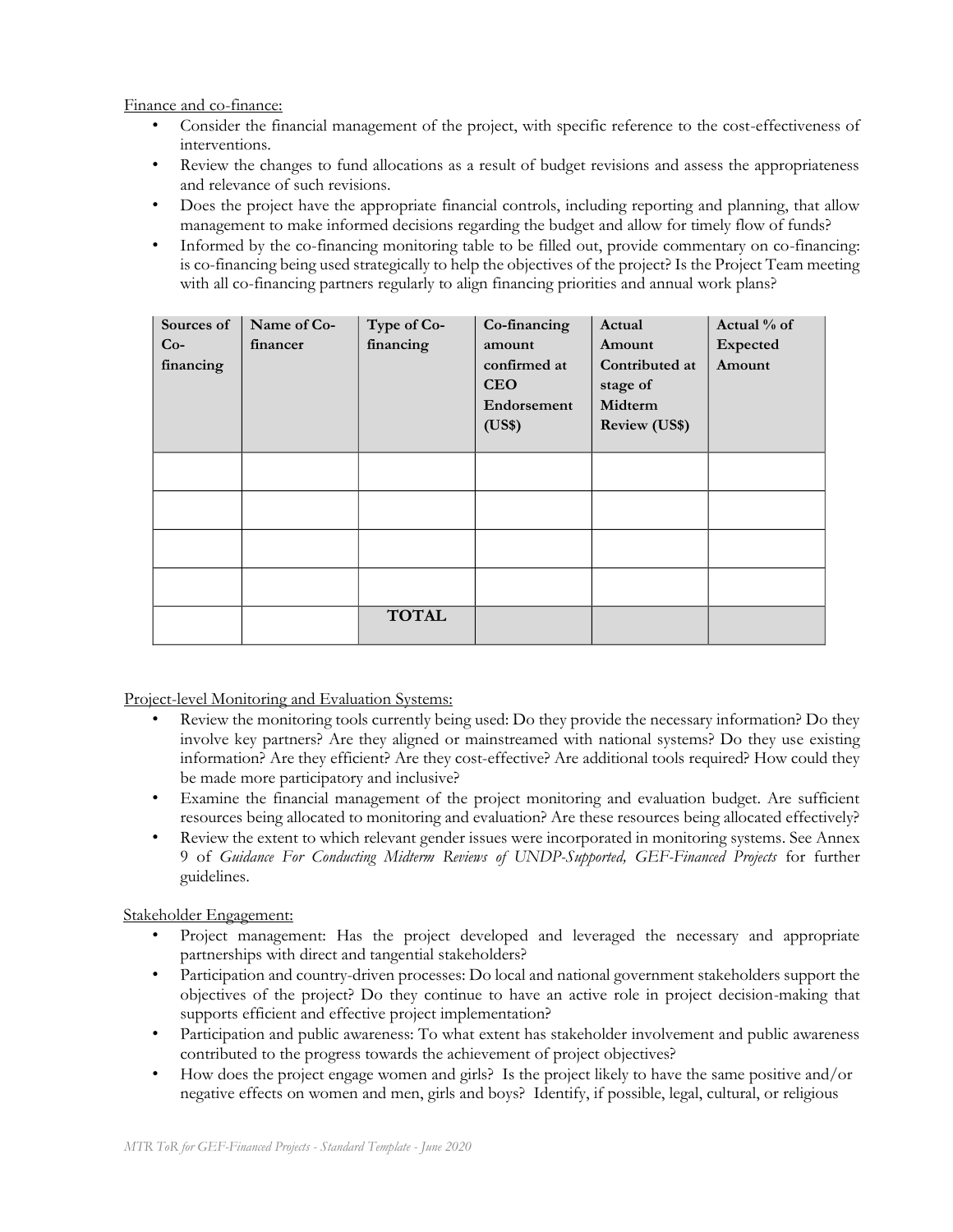constraints on women's participation in the project. What can the project do to enhance its gender benefits?

Social and Environmental Standards (Safeguards)

- Validate the risks identified in the project's most current SESP, and those risks' ratings; are any revisions needed?
- Summarize and assess the revisions made since CEO Endorsement/Approval (if any) to:
	- o The project's overall safeguards risk categorization.
	- o The identified types of risks<sup>17</sup> (in the SESP).
	- o The individual risk ratings (in the SESP) .
- Describe and assess progress made in the implementation of the project's social and environmental management measures as outlined in the SESP submitted at CEO Endorsement/Approval (and prepared during implementation, if any), including any revisions to those measures. Such management measures might include Environmental and Social Management Plans (ESMPs) or other management plans, though can also include aspects of a project's design; refer to Question 6 in the SESP template for a summary of the identified management measures.

A given project should be assessed against the version of UNDP's safeguards policy that was in effect at the time of the project's approval.

#### Reporting:

- Assess how adaptive management changes have been reported by the project management and shared with the Project Board.
- Assess how well the Project Team and partners undertake and fulfill GEF reporting requirements (i.e. how have they addressed poorly-rated PIRs, if applicable?)
- Assess how lessons derived from the adaptive management process have been documented, shared with key partners and internalized by partners.

#### Communications & Knowledge Management:

- Review internal project communication with stakeholders: Is communication regular and effective? Are there key stakeholders left out of communication? Are there feedback mechanisms when communication is received? Does this communication with stakeholders contribute to their awareness of project outcomes and activities and investment in the sustainability of project results?
- Review external project communication: Are proper means of communication established or being established to express the project progress and intended impact to the public (is there a web presence, for example? Or did the project implement appropriate outreach and public awareness campaigns?)
- For reporting purposes, write one half-page paragraph that summarizes the project's progress towards results in terms of contribution to sustainable development benefits, as well as global environmental benefits.
- List knowledge activities/products developed (based on knowledge management approach approved at CEO Endorsement/Approval).

#### **iv. Sustainability**

- Validate whether the risks identified in the Project Document, Annual Project Review/PIRs and the ATLAS Risk Management Module are the most important and whether the risk ratings applied are appropriate and up to date. If not, explain why.
- In addition, assess the following risks to sustainability:

<sup>17</sup> Risks are to be labeled with both the UNDP SES Principles and Standards, and the GEF's "types of risks and potential impacts": Climate Change and Disaster; Disadvantaged or Vulnerable Individuals or Groups; Disability Inclusion; Adverse Gender-Related impact, including Gender-based Violence and Sexual Exploitation; Biodiversity Conservation and the Sustainable Management of Living Natural Resources; Restrictions on Land Use and Involuntary Resettlement; Indigenous Peoples; Cultural Heritage; Resource Efficiency and Pollution Prevention; Labor and Working Conditions; Community Health, Safety and Security.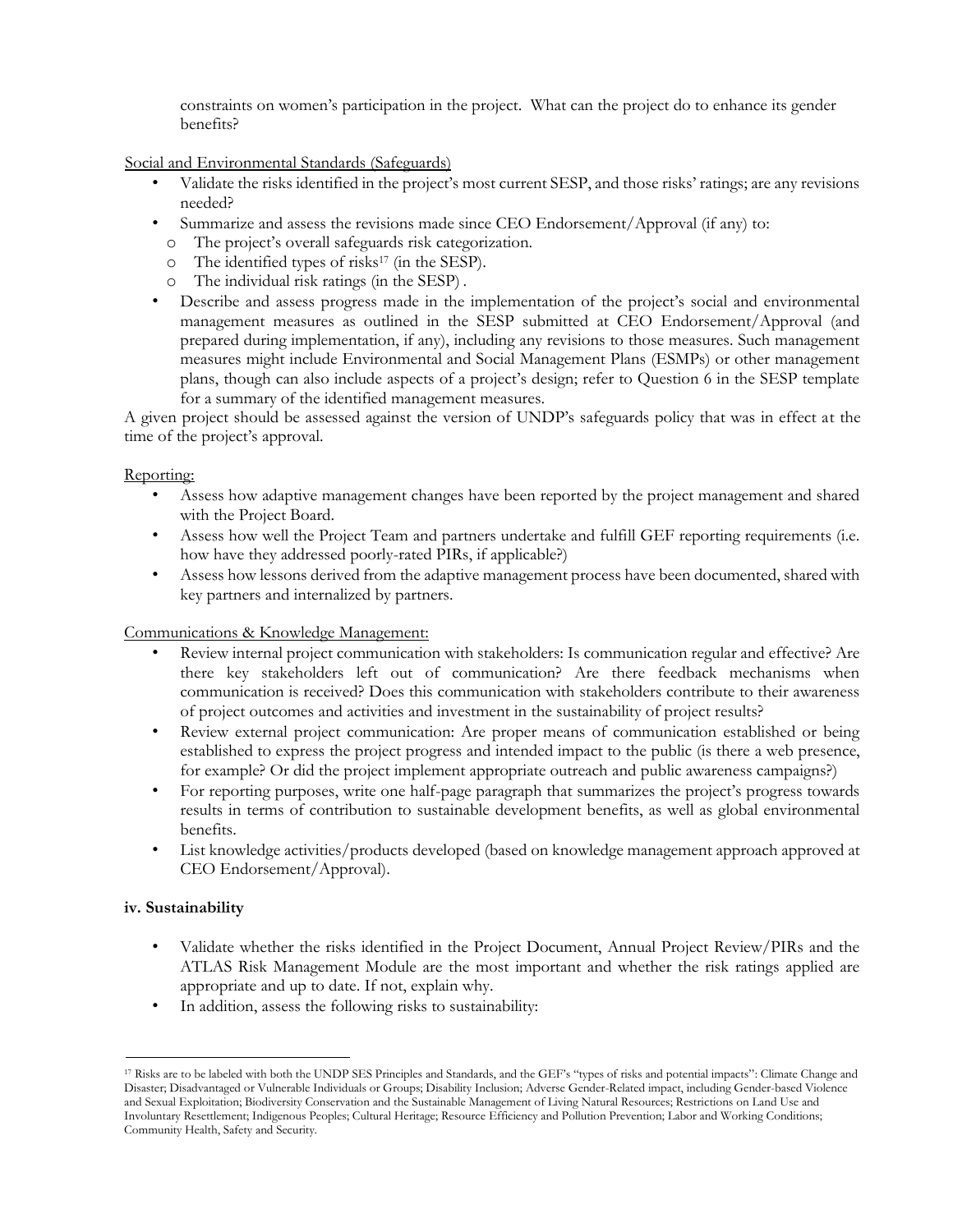Financial risks to sustainability:

What is the likelihood of financial and economic resources not being available once the GEF assistance ends (consider potential resources can be from multiple sources, such as the public and private sectors, income-generating activities, and other funding that will be adequate financial resources for sustaining project's outcomes)?

Socio-economic risks to sustainability:

• Are there any social or political risks that may jeopardize the sustainability of project outcomes? What is the risk that the level of stakeholder ownership (including ownership by governments and other key stakeholders) will be insufficient to allow for the project outcomes/benefits to be sustained? Do the various key stakeholders see that it is in their interest that the project benefits continue to flow? Is there sufficient public/stakeholder awareness in support of the long-term objectives of the project? Are lessons learned being documented by the Project Team continually and shared/ transferred to appropriate parties who could learn from the project and potentially replicate and/or scale it in the future?

### Institutional Framework and Governance risks to sustainability:

• Do the legal frameworks, policies, governance structures and processes pose risks that may jeopardize sustenance of project benefits? While assessing this parameter, also consider if the required systems/ mechanisms for accountability, transparency, and technical knowledge transfer are in place.

Environmental risks to sustainability:

• Are there any environmental risks that may jeopardize the sustenance of project outcomes?

### **Conclusions & Recommendations**

The MTR consultant will include a section in the MTR report for evidence-based conclusions, in light of the findings. 18

Additionally, the MTR consultant is expected to make recommendations to the Project Team.

Recommendations should be succinct suggestions for critical intervention that are specific, measurable, achievable, and relevant. A recommendation table should be put in the report's executive summary. See the *Guidance For Conducting Midterm Reviews of UNDP-Supported, GEF-Financed Projects* for guidance on a recommendation table.

The MTR consultant should make no more than 15 recommendations in total.

### **Ratings**

The MTR consultant will include its ratings of the project's results and brief descriptions of the associated achievements in a *MTR Ratings & Achievement Summary Table* in the Executive Summary of the MTR report. See Annex E for rating scales. No rating on Project Strategy and no overall project rating is required.

### **Table. MTR Ratings & Achievement Summary Table for National Program for the environmental Sound Management and Live Cycle Management of Chemical Substances - PNGQ.**

| Measure                                   | <b>MTR Rating</b>                                          | <b>Achievement Description</b> |
|-------------------------------------------|------------------------------------------------------------|--------------------------------|
| <b>Project Strategy</b>                   | N/A                                                        |                                |
| <b>Progress Towards</b><br><b>Results</b> | <b>Objective Achievement</b><br>Rating: (rate 6 pt. scale) |                                |

*MTR ToR for GEF-Financed Projects - Standard Template - June 2020* <sup>18</sup> Alternatively, MTR conclusions may be integrated into the body of the report.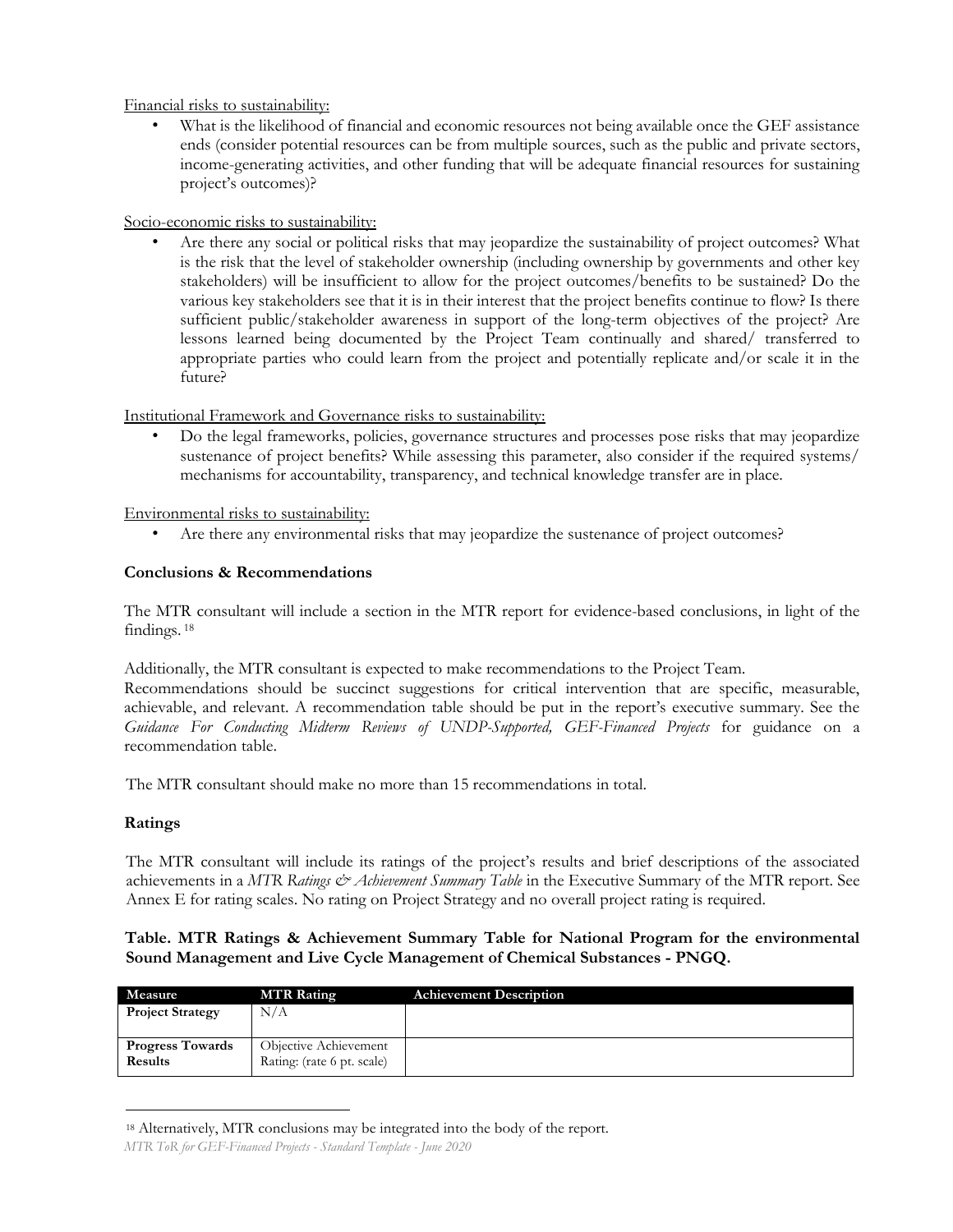|                                                       | Outcome 1<br>Achievement Rating:<br>(rate 6 pt. scale)<br>Outcome 2<br>Achievement Rating:<br>(rate 6 pt. scale) |
|-------------------------------------------------------|------------------------------------------------------------------------------------------------------------------|
|                                                       | Outcome 3<br>Achievement Rating:<br>(rate 6 pt. scale)                                                           |
|                                                       | Outcome 4<br>Achievement Rating:<br>(rate 6 pt. scale)                                                           |
| Project<br>Implementation &<br>Adaptive<br>Management | (rate 6 pt. scale)                                                                                               |
| Sustainability                                        | (rate 4 pt. scale)                                                                                               |

# **6. TIMEFRAME**

The total duration of the MTR will be 60 bussiness days of effective work within a period of up to 90 calendar days, starting on the date of the contract signing*,* and shall not exceed five months from when the consultant is hired. The time that the reference group, composed by the project´s Steering Committee members, takes to review the reports/findings and other documentation is not taken into account in the total duration. The tentative MTR timeframe is as follows:

| <b>TIMEFRAME</b>               | <b>ACTIVITY</b>                                                           |
|--------------------------------|---------------------------------------------------------------------------|
| Contract signing date          | Handover of Project documents.                                            |
| 14 days after contract signing | Preparation: Review of Project documents and preparation of MTR inception |
|                                | report in Spanish                                                         |
| 30 days after contract signing | Evaluation mission: Stakeholder meetings, interviews, field visits        |
| 60 days after contract signing | Draft Evaluation Report: Presentation of initial findings, in Spanish**   |
| 90 days after contract signing | Final report: MTR report in English and Spanish                           |

\*These are tentative dates. MAAE and UNDP will send comments on deliverables within 10 business days, after reception.

\*\* This report should be reviewed by committee members, the RTA and, in certain cases, the RR.

| TIMEFRAME*        | <b>ACTIVITY</b>                                                                |
|-------------------|--------------------------------------------------------------------------------|
| January 11, 2021  | Application closes                                                             |
| February 10, 2021 | Select MTR Team                                                                |
| February 15, 2021 | Contract signing date                                                          |
| February 15, 2021 | Prep the MTR Team (handover of Project Documents)                              |
| March 01, 2021    | Document review and preparing the MTR Inception Report in Spanish              |
| March 12, 2021    | Finalization and Validation of MTR Inception Report- the latest start of MTR   |
|                   | mission                                                                        |
| March 26, 2021    | MTR mission: stakeholder meetings, interviews, field visits                    |
| March 30, 2021    | Mission wrap-up meeting & presentation of initial findings-earliest end of MTR |
|                   | mission                                                                        |
| April 13, 2021    | Preparing a draft report and send it to PNGQ                                   |
| April 25, 2021    | Review - project's Steering Committee members                                  |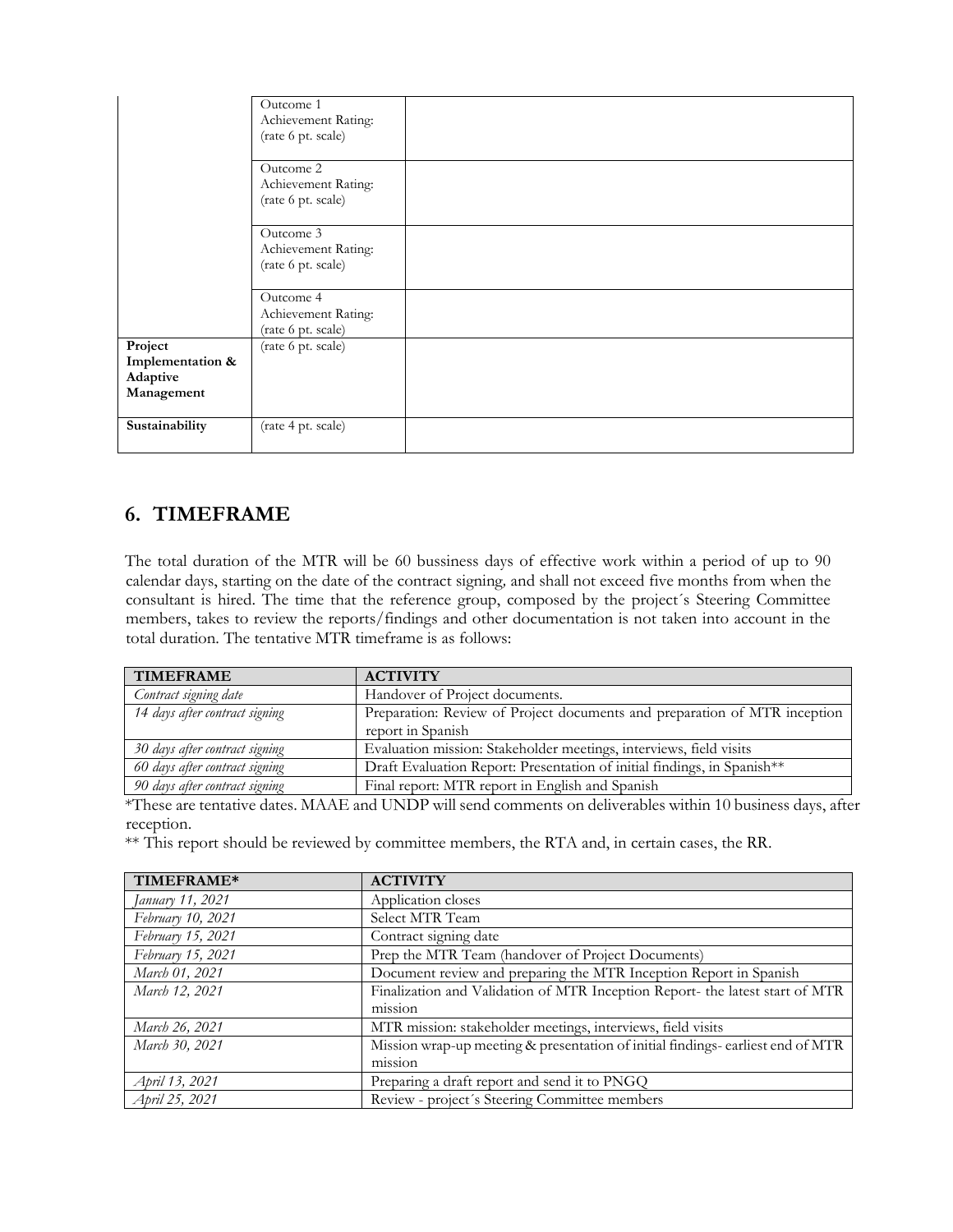| Incorporating audit trail from feedback on draft report/Finalization of MTR     |
|---------------------------------------------------------------------------------|
| report (note: accommodate time delay in dates for circulation and review of the |
| draft report) send it to PNGQ                                                   |
| Preparation & Issue of Management Responses (PNGQ)                              |
| Concluding Stakeholder Workshop                                                 |
| Expected date of full MTR completion                                            |
|                                                                                 |

\*These are tentative dates.

Options for site visits should be provided in the Inception Report.

### **7. MIDTERM REVIEW DELIVERABLES**

| Deliverable                                                                                       | Content                                                                                                                                                                                                                                                                                                                                                    | Timing                                                  | Responsibilities                                                                                      |
|---------------------------------------------------------------------------------------------------|------------------------------------------------------------------------------------------------------------------------------------------------------------------------------------------------------------------------------------------------------------------------------------------------------------------------------------------------------------|---------------------------------------------------------|-------------------------------------------------------------------------------------------------------|
| <b>MTR</b><br>Inception<br>Report                                                                 | provides<br>Evaluator<br>clarifications on timing and<br>method, in Spanish                                                                                                                                                                                                                                                                                | No later than 2 weeks before<br>the evaluation mission. | Evaluator submits to the reference<br>group, composed by the Project's<br>Steering Committee members. |
| Presentation                                                                                      | Initial Findings, in Spanish                                                                                                                                                                                                                                                                                                                               | End of MTR mission.                                     | Evaluator submits to the reference<br>group.                                                          |
| <b>MTR</b><br>Draft<br>Report                                                                     | The<br>full<br>report,<br>(per<br>annexed template)<br>with<br>annexes in Spanish                                                                                                                                                                                                                                                                          | Within 3<br>of<br>the<br>weeks<br>evaluation mission.   | Evaluator submits to the reference<br>group. Also, to be reviewed by RTA,<br>PCU, GEF OFPs, others    |
| Final<br>Report<br>and<br>Management<br>Responses<br>in<br>Spanish<br>and<br>English <sup>*</sup> | Full report (using<br>guidelines on the content<br>outlined in Annex B) with<br>annexes.<br>Revised report with audit<br>detailing how all<br>trail<br>received comments have<br>(and have not) been<br>addressed in the final MTR<br>report, as well as the<br>Management Response<br>matrix, indicating how the<br>recommendations will be<br>addressed. | Within 2 weeks of receiving<br>UNDP comments on a draft | Evaluator submits to the reference<br>group for final approval and before<br>uploading to UNDP ERC.   |

\*The final MTR report must be in English and Spanish. If applicable, the Commissioning Unit may choose to arrange for a translation of the report into a language more widely shared by national stakeholders.

### **8. MTR ARRANGEMENTS**

The principal responsibility for managing this MTR resides with the Commissioning Unit. The Commissioning Unit for this project's MTR is the UNDP/GEF Country Office.

The Evaluator will be responsible for all logistics arrangements that his/her field visit could imply (assignment, including daily fee, per diem and travel costs). In addition, he/she will present all documents including the main report and annexes in Spanish first, once they are approved, the Evaluator will translate them and present them in English.

# **9. TEAM COMPOSITION**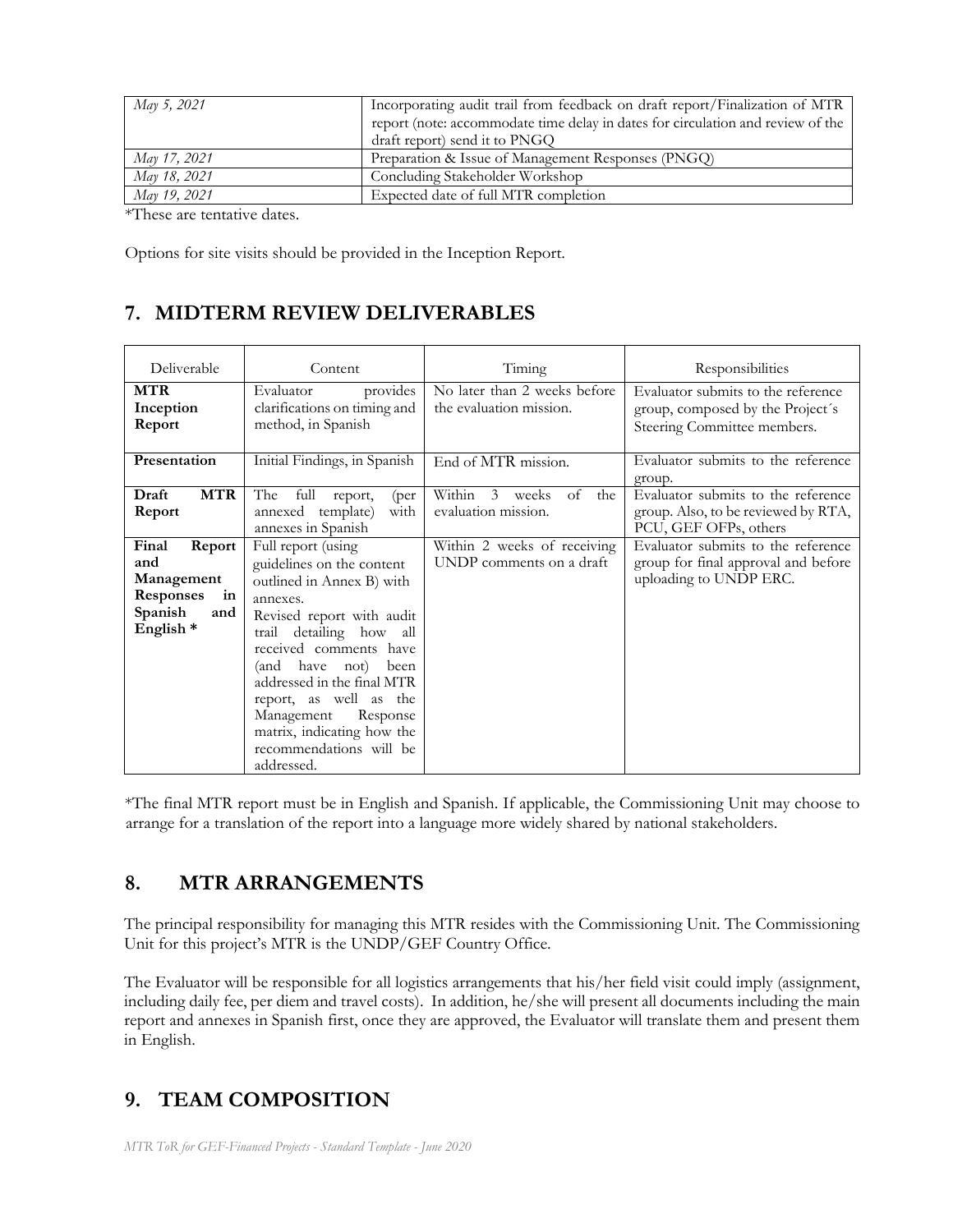An independent consultant will conduct the MTR. The consultant cannot have participated in the project preparation, formulation, and/or implementation (including the writing of the Project Document) and should not have a conflict of interest with the project's related activities.

The selection of the consultant will be done following the next criteria:

Education

- Master´s degree in environmental sciences, chemical engineering, hazardous waste, mining and related topics.
- Undergraduate degree in environmental sciences, chemical engineering or similar fields.

General experience:

• Work experience in relevant technical areas (chemicals) of at least 8 years.

Specific experience:

- Experience in at least five (5) evaluations that follow result-based management methodologies, including SMART indicators and reconstruction or validating baseline scenarios;
- Verifiable experience in evaluating at least two (2) UNDP or GEF projects, either midterm or final reviews, in the last five years.

### Language

• Fluency in written and spoken English and Spanish.

# **10. ETHICS**

The MTR consultant will be held to the highest ethical standards and is required to sign a code of conduct upon acceptance of the assignment. This MTR will be conducted in accordance with the principles outlined in the UNEG 'Ethical Guidelines for Evaluation'. The MTR team must safeguard the rights and confidentiality of information providers, interviewees and stakeholders through measures to ensure compliance with legal and other relevant codes governing collection of data and reporting on data. The MTR team must also ensure security of collected information before and after the MTR and protocols to ensure anonymity and confidentiality of sources of information where that is expected. The information, knowledge and data gathered in the MTR process must also be solely used for the MTR and not for other uses without the express authorization of UNDP and partners.

# **11. PAYMENT MODALITIES AND SPECIFICATIONS**

Payment will be made based on the presentation and approval of the products/deliverables of this consultancy. The products must be delivered, and payments made, according to the following table:

| <b>Products</b>                                                | Timing                       | Value |
|----------------------------------------------------------------|------------------------------|-------|
| Product 1                                                      | after contract<br>14<br>days | 20%   |
| MTR Inception Report                                           | signing                      |       |
| Product 2                                                      | 60 days after contract       | 40%   |
| Draft MTR Report                                               | signing                      |       |
| Product 3                                                      | 90 days after contract       | 40%   |
| Final MTR Report in English and Spanish approved by the SC and | signing                      |       |
| RTA and TE Audit Trail                                         |                              |       |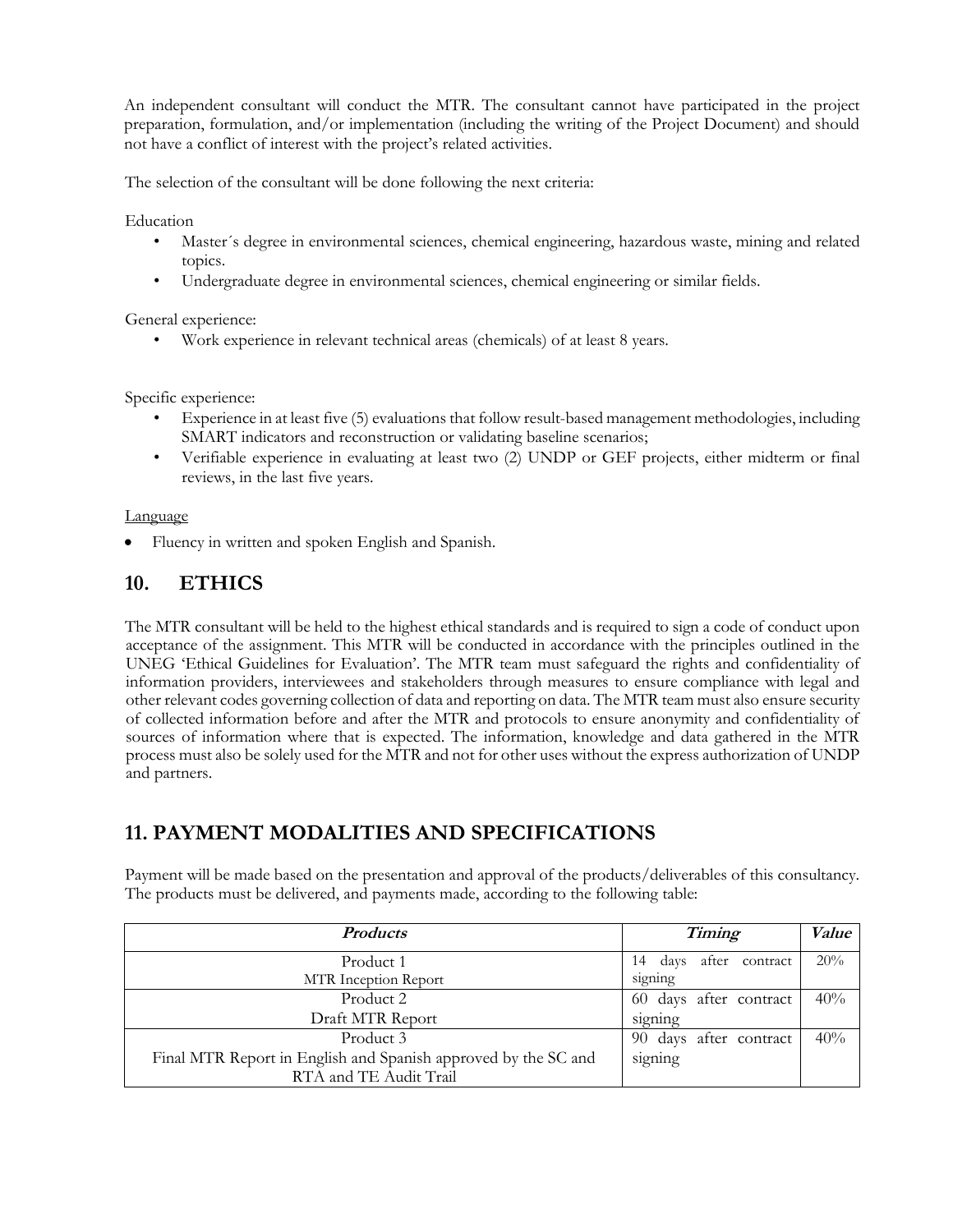Criteria for issuing the final payment of  $40\%$ <sup>19</sup>:

- The final MTR report includes all requirements outlined in the MTR TOR and is in accordance with the MTR guidance.
- The final MTR report is clearly written, logically organized, and is specific for this project (i.e. text has not been cut & pasted from other MTR reports).
- The Audit Trail includes responses to and justification for each comment listed.

# **12.APPLICATION PROCESS<sup>20</sup>**

### **Recommended Presentation of Proposal:**

The application must be written in Spanish or English and should contain:

- a) **Letter of Confirmation of Interest and Availability** using the [template](https://intranet.undp.org/unit/bom/pso/Support%20documents%20on%20IC%20Guidelines/Template%20for%20Confirmation%20of%20Interest%20and%20Submission%20of%20Financial%20Proposal.docx)<sup>21</sup> provided by UNDP;
- b) **CV** and a **Personal History Form** ([P11 form](http://www.undp.org/content/dam/undp/library/corporate/Careers/P11_Personal_history_form.doc)<sup>22</sup>);
- c) **Brief description of approach to work/technical proposal** of why the individual considers him/herself as the most suitable for the assignment, and a proposed methodology on how they will approach and complete the assignment; (max 1 page)
- d) **Financial Proposal** that indicates the all-inclusive fixed total contract price and all other travel related costs (such as flight ticket, per diem, etc), supported by a breakdown of costs, as per template attached to the Letter of **Confirmation of Interest template**. If an applicant is employed by an organization/company/institution, and he/she expects his/her employer to charge a management fee in the process of releasing him/her to UNDP under Reimbursable Loan Agreement (RLA), the applicant must indicate at this point, and ensure that all such costs are duly incorporated in the financial proposal submitted to UNDP.

UNDP applies a fair and transparent selection process that will take into account the competencies/skills of the applicants as well as their financial proposals. Qualified women and members of social minorities are encouraged to apply.

### **Criteria for Evaluation of Proposal:**

Only those applications which are responsive and compliant will be evaluated. Offers will be evaluated according to the Combined Scoring method – where the educational background and experience on similar assignments will be weighted at 70% and the price proposal will weigh as 30% of the total scoring. The applicant receiving the Highest Combined Score that has also accepted UNDP's General Terms and Conditions will be awarded the contract.

<sup>&</sup>lt;sup>19</sup> The Commissioning Unit is obligated to issue payments to the MTR team as soon as the terms under the ToR are fulfilled. If there is an ongoing discussion regarding the quality and completeness of the final deliverables that cannot be resolved between the Commissioning Unit and the MTR team, the Regional M&E Advisor and Vertical Fund Directorate will be consulted. If needed, the Commissioning Unit's senior management, Procurement Services Unit and Legal Support Office will be notified as well so that a decision can be made about whether or not to withhold payment of any amounts that may be due to the evaluator(s), suspend or terminate the contract and/or remove the individual contractor from any applicable rosters. See the UNDP Individual Contract Policy for further details:

[https://popp.undp.org/\\_layouts/15/WopiFrame.aspx?sourcedoc=/UNDP\\_POPP\\_DOCUMENT\\_LIBRARY/Public/PSU\\_Individual%2](https://popp.undp.org/_layouts/15/WopiFrame.aspx?sourcedoc=/UNDP_POPP_DOCUMENT_LIBRARY/Public/PSU_Individual%20Contract_Individual%20Contract%20Policy.docx&action=default) [0Contract\\_Individual%20Contract%20Policy.docx&action=default](https://popp.undp.org/_layouts/15/WopiFrame.aspx?sourcedoc=/UNDP_POPP_DOCUMENT_LIBRARY/Public/PSU_Individual%20Contract_Individual%20Contract%20Policy.docx&action=default)

<sup>&</sup>lt;sup>20</sup> Engagement of the consultants should be done in line with guidelines for hiring consultants in the POPP: https://info.undp.org/global/popp/Pages/default.aspx  $21$ 

[https://intranet.undp.org/unit/bom/pso/Support%20documents%20on%20IC%20Guidelines/Template%20for%20Confirmation](https://intranet.undp.org/unit/bom/pso/Support%20documents%20on%20IC%20Guidelines/Template%20for%20Confirmation%20of%20Interest%20and%20Submission%20of%20Financial%20Proposal.docx) [%20of%20Interest%20and%20Submission%20of%20Financial%20Proposal.docx](https://intranet.undp.org/unit/bom/pso/Support%20documents%20on%20IC%20Guidelines/Template%20for%20Confirmation%20of%20Interest%20and%20Submission%20of%20Financial%20Proposal.docx)

<sup>&</sup>lt;sup>22</sup> [http://www.undp.org/content/dam/undp/library/corporate/Careers/P11\\_Personal\\_history\\_form.doc](http://www.undp.org/content/dam/undp/library/corporate/Careers/P11_Personal_history_form.doc)

*MTR ToR for GEF-Financed Projects - Standard Template - June 2020*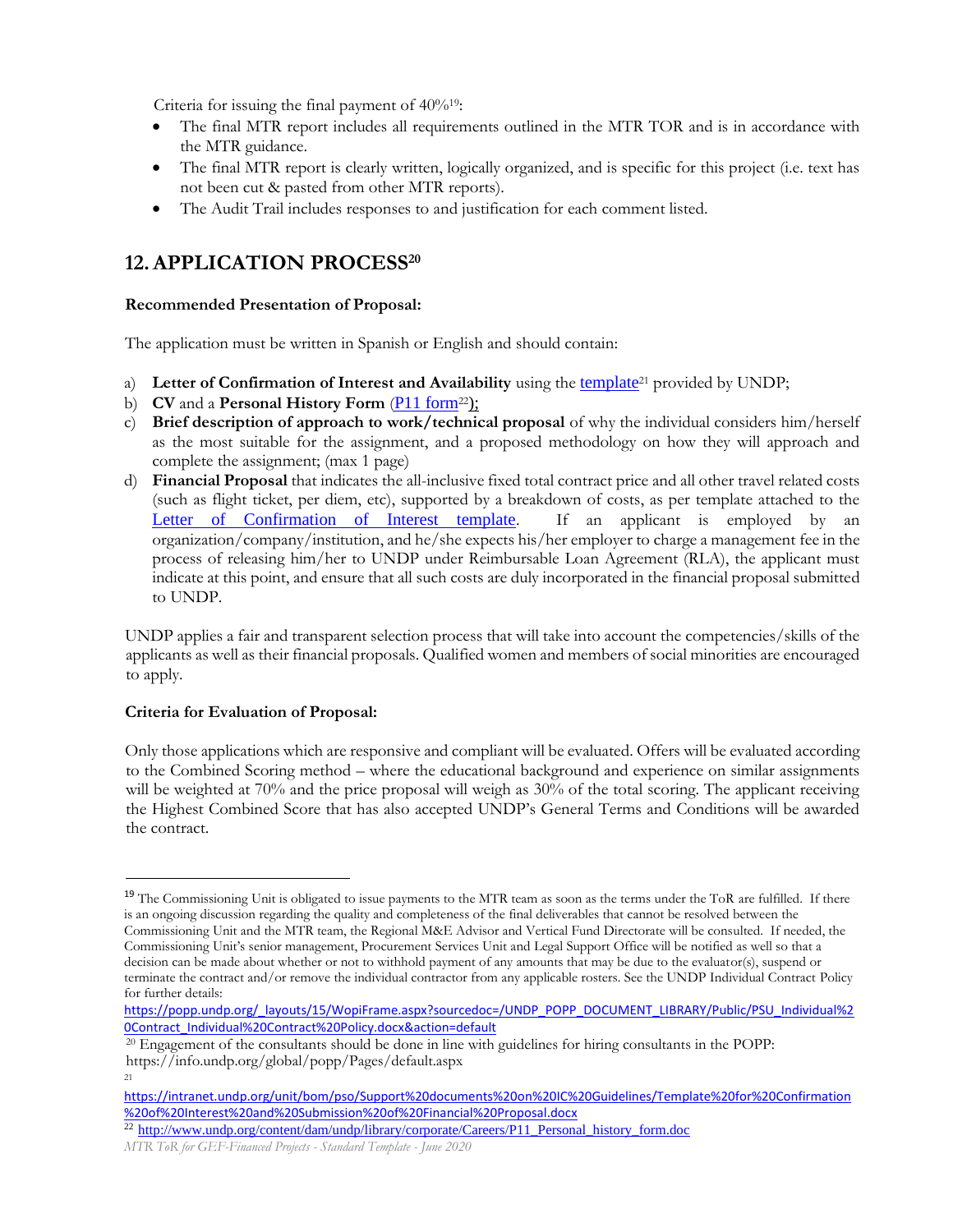### **Evaluation Criteria:**

Technical proposals (P11 and technical offer) will weight a maximum of 70% and only the consultants that meet the technical phase with a minimum score of 49/70 or more, will continue to the review of the economic proposal, which will weight a maximum of 30%.

The evaluation criteria are the following:

| Criteria            | <b>Points</b> | Percentage |
|---------------------|---------------|------------|
| CV <sub>s</sub> :   |               |            |
| General experience  | 100           | $30\%$     |
| Specific experience |               |            |
| Technical proposal  | 100           | 40%        |
| Economic proposal   | 100           | 30%        |
|                     |               | 100%       |

| <b>Rating parameter</b>   | Criteria                                                                                                                                                                                         | <b>Score</b> | Percentage |
|---------------------------|--------------------------------------------------------------------------------------------------------------------------------------------------------------------------------------------------|--------------|------------|
| CV                        | <b>Education:</b>                                                                                                                                                                                |              |            |
|                           | Master's degree in environmental sciences, chemical engineering,<br>$\bullet$<br>hazardous waste, mining and related topics.                                                                     | 20           |            |
|                           | Undergraduate degree in environmental sciences, chemical<br>engineering or similar fields.                                                                                                       | 10           |            |
|                           | Fluency in reading, speaking and writing Spanish and English.                                                                                                                                    | 10           |            |
|                           | General experience:                                                                                                                                                                              |              |            |
|                           | Work experience in relevant technical areas (chemicals) of at least<br>8 years.                                                                                                                  | 20           | .30%       |
|                           | Specific experience:                                                                                                                                                                             |              |            |
|                           | Experience in at least five (5) evaluations that follow result-based<br>$\bullet$<br>management methodologies, including SMART indicators and<br>reconstruction or validating baseline scenarios | 20           |            |
|                           | Verifiable experience in evaluating at least two (2) UNDP or<br>$\bullet$<br>GEF projects, either midterm or final reviews, in the last five<br>years.                                           | 20           |            |
|                           | <b>TOTAL</b>                                                                                                                                                                                     | 100          |            |
| <b>Technical Proposal</b> | Methodology, agenda and implementation schedule:                                                                                                                                                 |              |            |
|                           | Appropriate understanding of the nature of work and<br>$\bullet$<br>understanding of the ToR.                                                                                                    | 25           |            |
|                           | Development of the relevant aspects of the work with a sufficient<br>$\bullet$<br>level of detail.                                                                                               | 25           | 40%        |
|                           | Development of an appropriate conceptual and methodological<br>framework for the work to be performed.                                                                                           | 25           |            |
|                           | The appropriate sequence of activities and planning.                                                                                                                                             | 25           |            |
|                           | <b>TOTAL</b>                                                                                                                                                                                     | <i>100</i>   |            |

| <i>Economical proposal</i>                                                                                                                                                                                                                                                                                                            | <i>Score</i> | Percentage |
|---------------------------------------------------------------------------------------------------------------------------------------------------------------------------------------------------------------------------------------------------------------------------------------------------------------------------------------|--------------|------------|
| The highest score $(30\%)$ will be awarded to the most economical offer and the inverse<br>proportional to the other offers.<br>Only the technical proposal that meets the technical phase with a minimum score of 49/70<br>or more, will continue to the review of the economic proposal, which will weight a<br>maximum of $30\%$ . | <i>100</i>   | 30%        |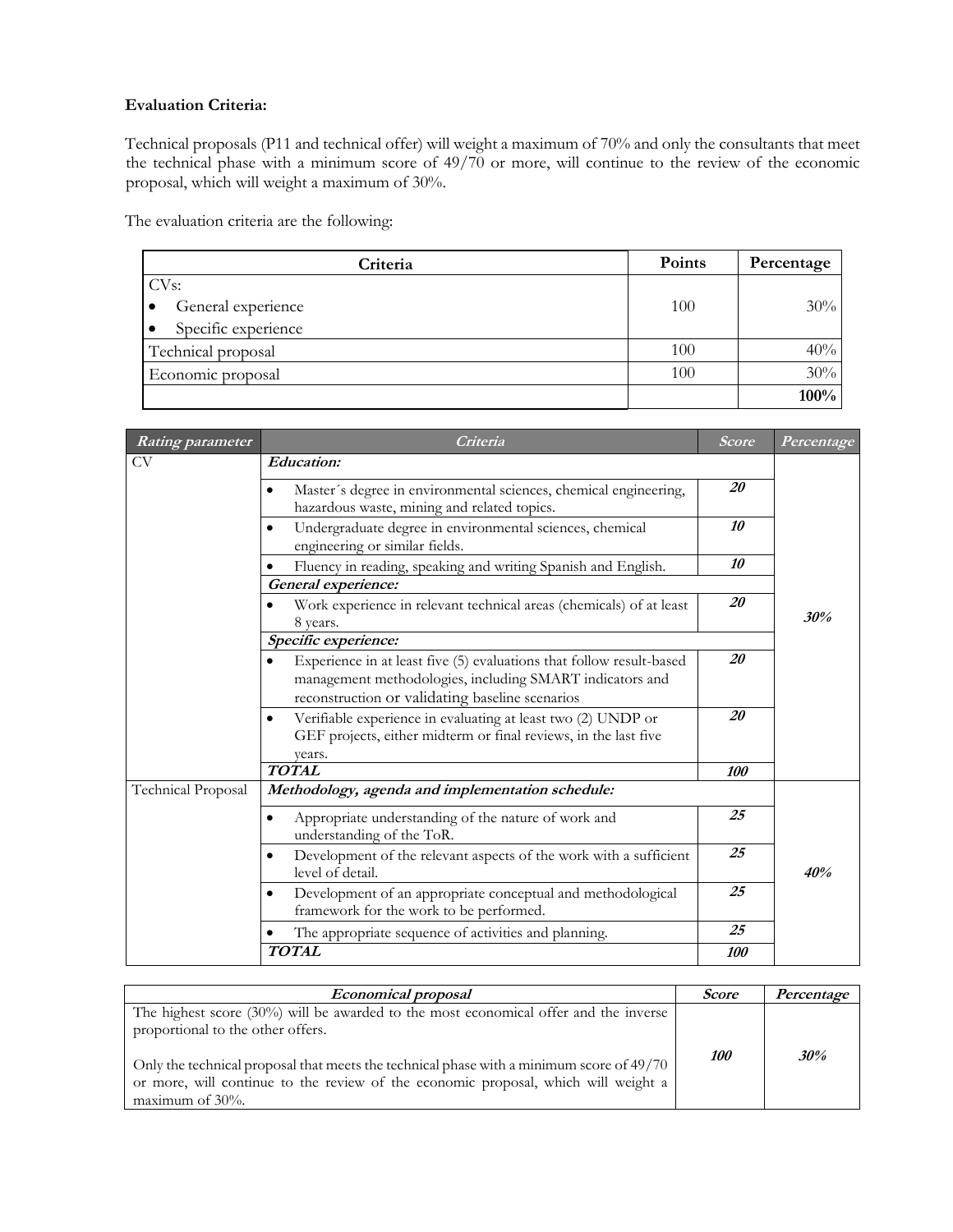### **ToR ANNEX A: Table. Progress towards Results Matrix (Achievement of outcomes against End-of-project Targets)**

| This project will contribute to the following Sustainable Development Goal (s): SDGs 1, 2, 3, 6, 7, 8, 9, 11, 12, 13, 14 and 15.                                                       |                                                                                                                                                                                                   |                                                                                                                          |                                                                                                                                                                                         |                                                                                                                                                                             |                                                                                                                                                                                                                                                                                                                                                                   |                                                                 |                                 |                                 |
|----------------------------------------------------------------------------------------------------------------------------------------------------------------------------------------|---------------------------------------------------------------------------------------------------------------------------------------------------------------------------------------------------|--------------------------------------------------------------------------------------------------------------------------|-----------------------------------------------------------------------------------------------------------------------------------------------------------------------------------------|-----------------------------------------------------------------------------------------------------------------------------------------------------------------------------|-------------------------------------------------------------------------------------------------------------------------------------------------------------------------------------------------------------------------------------------------------------------------------------------------------------------------------------------------------------------|-----------------------------------------------------------------|---------------------------------|---------------------------------|
| This project will contribute to the following country outcome included in the UNDAF/Country Programme Document:                                                                        |                                                                                                                                                                                                   |                                                                                                                          |                                                                                                                                                                                         |                                                                                                                                                                             |                                                                                                                                                                                                                                                                                                                                                                   |                                                                 |                                 |                                 |
|                                                                                                                                                                                        |                                                                                                                                                                                                   | development, and improve the resilience and risk management facing the impacts.                                          |                                                                                                                                                                                         |                                                                                                                                                                             | Outcome 4: by 2018, support has been provided to strengthening institutional and citizen capacities to promote the rights of nature, create conditions for sustainable low-emission                                                                                                                                                                               |                                                                 |                                 |                                 |
| natural resources, ecosystem services, chemicals and waste.                                                                                                                            |                                                                                                                                                                                                   |                                                                                                                          |                                                                                                                                                                                         |                                                                                                                                                                             | This project will be linked to the following output of the UNDP Strategic Plan: Output 1.3: Solutions developed at national and sub-national levels for sustainable management of                                                                                                                                                                                 |                                                                 |                                 |                                 |
|                                                                                                                                                                                        | <b>Objective and</b><br>Outcome<br><b>Indicators</b>                                                                                                                                              | <b>Baseline</b>                                                                                                          | <b>Mid-term Target</b>                                                                                                                                                                  | <b>End of Project Target</b>                                                                                                                                                | <b>Assumptions</b>                                                                                                                                                                                                                                                                                                                                                | <b>Midter</b><br>m level<br>and<br>assessm<br>ent <sup>23</sup> | Achiev<br>ement<br>Rating<br>24 | Justifica<br>tion for<br>Rating |
| Project Objective: To<br>protect human health<br>and the environment by<br>adopting the<br>environmentally sound<br>and live cycle<br>management of chemical<br>substances in Ecuador. | 2 new partnership<br>mechanisms with<br>funding for<br>sustainable<br>management<br>solutions of natural<br>resources,<br>ecosystem services,<br>chemicals and<br>waste at the<br>national level. | No new partnerships with<br>funding for sustainable<br>management solutions of<br>chemicals and waste<br>established yet | 2 new partnership<br>mechanisms with<br>funding for<br>sustainable<br>management<br>solutions of<br>chemicals and<br>waste established at<br>the national and/or<br>sub-national level. | 2 new partnership mechanisms<br>with funding for sustainable<br>management solutions of<br>chemicals and waste<br>established at the national<br>and/or sub-national level. | 1 financial institution and 1 legal gold<br>buyer are interested in signing an<br>agreement with the project.                                                                                                                                                                                                                                                     |                                                                 |                                 |                                 |
|                                                                                                                                                                                        | 80 of new jobs<br>created (24 jobs for<br>females and 56 jobs<br>for males) through<br>solutions for the<br>management of<br>natural resources,<br>ecosystem services,<br>chemicals and<br>waste. | 0 new jobs created yet<br>through solutions for the<br>management of chemicals<br>and waste.                             | 32 new jobs created<br>(9 for females and<br>23 for males)<br>through solutions<br>for the<br>management of<br>chemicals and<br>waste.                                                  | 80 new jobs created (24 for<br>females and 56 for males)<br>through solutions for the<br>management of chemicals and<br>waste.                                              | In addition to jobs created by the project<br>(e.g. project consultancies, CFM) project<br>partners fund jobs for ASGM pilot plan<br>operators and trainers.                                                                                                                                                                                                      |                                                                 |                                 |                                 |
|                                                                                                                                                                                        | 31,187 direct<br>project<br>beneficiaries (9,356<br>of females and<br>21,831 of males) for<br>which the risk of<br>hazardous<br>chemicals and<br>waste has been<br>reduced.                       | 0 direct project<br>beneficiaries.                                                                                       | 9,356 direct project<br>beneficiaries (2,807<br>female and 6,549<br>male) for which the<br>risk of hazardous<br>chemicals and<br>waste has been<br>reduced.                             | 31,187 direct project<br>beneficiaries (9,356 female and<br>21,831 male) for which the risk<br>of hazardous chemicals and<br>waste has been reduced.                        | People trained by the project,<br>communities living within a 1 km radius<br>of a cleaned-up contaminated site, and<br>project stakeholders subjected to project<br>awareness campaigns are safeguarded<br>from exposure to chemicals as a result of<br>the project and/or adequately informed<br>to safequard themselves and their<br>immediate families (of 4). |                                                                 |                                 |                                 |

<sup>23</sup> Color code this column only

<sup>24</sup> Use the 6 point Progress Towards Results Rating Scale: HS, S, MS, MU, U, HU

*MTR ToR for GEF-Financed Projects - Standard Template - June 2020*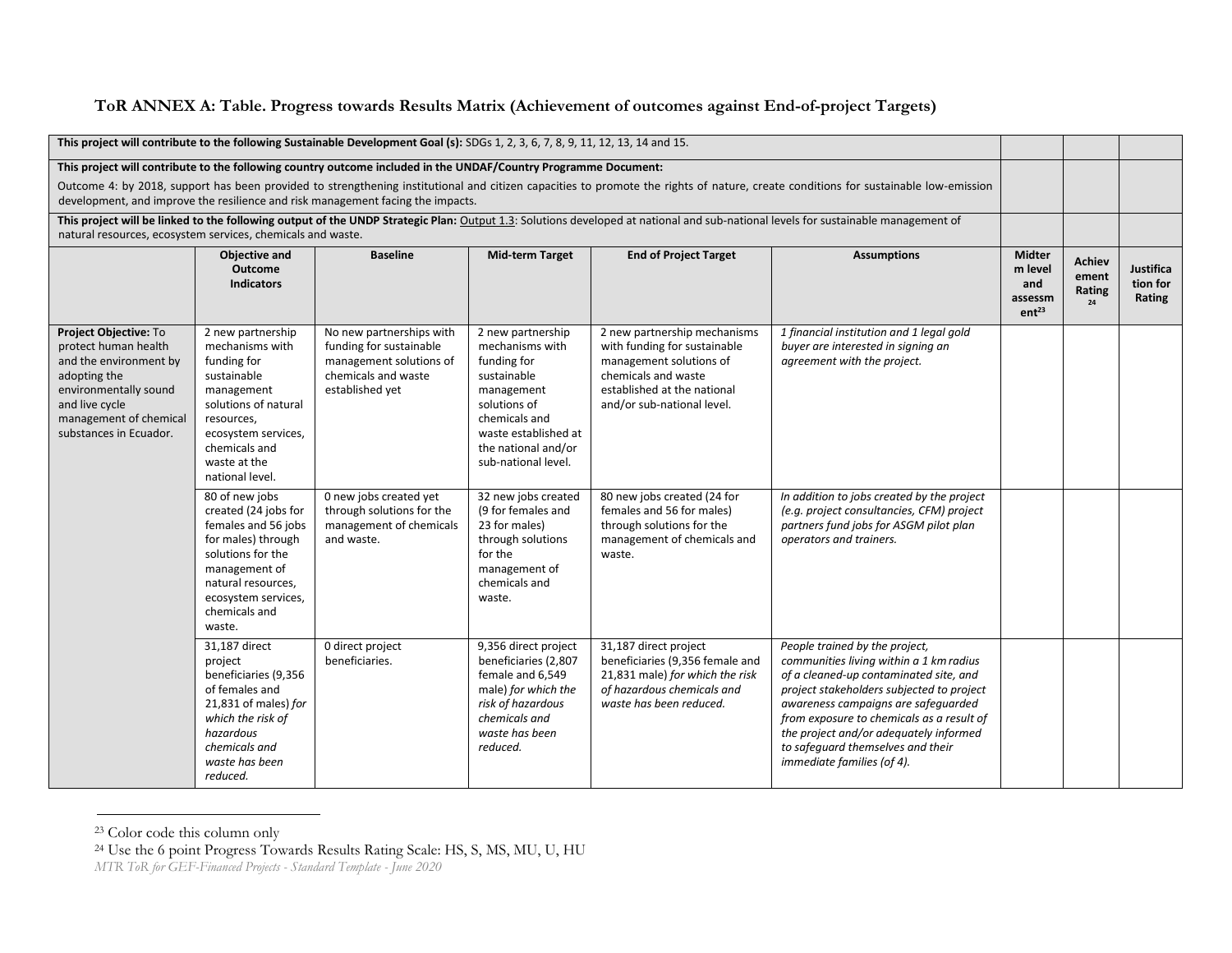| <b>Component/Outcome 1</b><br>Component 1:<br>Strengthen institutional<br>capacity and the<br>regulatory and policy<br>framework for the Sound<br>Management of<br>Chemicals (SMC) based<br>on a Life-Cycle Approach. | Four (4) financial<br>and capacity<br>building plans<br>developed and<br>implemented and<br>the capacity of 12<br>private or public<br>entities increased<br>to enable them to<br>address chemicals<br>of concern. | National reporting on<br>POPs and Ha<br>statistics/indicators is<br>done but requires further<br>improvement.<br><b>Entities with</b><br>roles/responsibilities<br>about the LCM of<br>chemicals coordinate to<br>some extent, but not with<br>all entities that have such<br>roles/responsibilities. | 2 financial and<br>capacity building<br>plans developed<br>and implemented to<br>benefit private or<br>public entities and<br>enable them to<br>address chemicals<br>of concern.<br>concern.<br>training workshops. <sup>25</sup><br>Service requirements. | Four (4) financial and capacity<br>building plans developed and<br>implemented and the capacity<br>of 12 private or public entities<br>increased to enable them to<br>address chemicals of concern.<br>1.1.1 Development of 2 capacity building plans and 2<br>financial plans to improve the national reporting on<br>statistics/indicators for POPs, Hg and other chemicals of<br>1.1.2 Interagency Coordinating Mechanism (ICM) and its<br>working groups established to improve coordination,<br>collaboration and decision-making on issues about SMC.<br>1.1.3 Capacity built of 10 institutions to improve the<br>monitoring of chemicals of concern, Hg, POPs and<br>products containing POPs and Hg through tailored<br>1.1.4 Capacity of two (2) analytical laboratories increased<br>enabling them to comply with the National Accreditation | An inter-ministerial agreement for the<br>establishment of the ICM and its Working<br>Groups is approved during the life-time of<br>the project.                                                                                                                             |  |  |
|-----------------------------------------------------------------------------------------------------------------------------------------------------------------------------------------------------------------------|--------------------------------------------------------------------------------------------------------------------------------------------------------------------------------------------------------------------|-------------------------------------------------------------------------------------------------------------------------------------------------------------------------------------------------------------------------------------------------------------------------------------------------------|------------------------------------------------------------------------------------------------------------------------------------------------------------------------------------------------------------------------------------------------------------|---------------------------------------------------------------------------------------------------------------------------------------------------------------------------------------------------------------------------------------------------------------------------------------------------------------------------------------------------------------------------------------------------------------------------------------------------------------------------------------------------------------------------------------------------------------------------------------------------------------------------------------------------------------------------------------------------------------------------------------------------------------------------------------------------------------------------------------------------------|------------------------------------------------------------------------------------------------------------------------------------------------------------------------------------------------------------------------------------------------------------------------------|--|--|
|                                                                                                                                                                                                                       | Sixteen (16)<br>policies, regulations<br>and standards to<br>achieve the LCM of<br>chemicals revised<br>and/or developed.                                                                                          | The Government of<br>Ecuador has a fairly sound<br>policy and regulatory<br>framework in place to<br>ensure the LCF of<br>chemicals of concern.<br>However, Ministerial<br>Agreements/Plans and                                                                                                       | 5 policies,<br>regulations and<br>standards to<br>achieve the LCM of<br>chemicals revised<br>and/or developed.                                                                                                                                             | 16 policies, regulations and<br>standards to achieve the LCM<br>of chemicals revised and/or<br>developed.<br>1.2.1 Three (3) Ministerial Agreements (MAs) and their                                                                                                                                                                                                                                                                                                                                                                                                                                                                                                                                                                                                                                                                                     | The project can create sufficient<br>momentum with its partners that<br>Ministerial Agreements, quidelines,<br>standards, national plans and industry<br>incentives not be approved during the<br>lifespan of the project, will be approved<br>after the project has closed. |  |  |
|                                                                                                                                                                                                                       |                                                                                                                                                                                                                    | quidelines need to be<br>improved for the mant.<br>and phase-out of POPs/Hq<br>in products; mgnt of<br>UPOPs, OPs,<br>contaminated sites,<br>HCWM, ASGM mine<br>closure, ASGM waste<br>mgnt, among others.                                                                                            | of concern revised/developed.<br>products.                                                                                                                                                                                                                 | application guides, to address the LCM of Chemicals<br>revised and/or developed and submitted for approval.<br>1.2.2 Nine (9) tools (guidelines, standards,<br>methodologies, etc.) for the management of chemicals<br>1.2.3 Two (2) national plans developed for the<br>replacement of POPs or Hg containing products and the<br>management of POPs or Hg containing wastes.<br>1.2.4 Two (2) Industry incentives developed and<br>proposed for implementation that support conversion to<br>processes which pose less risks and result in less harmful                                                                                                                                                                                                                                                                                                |                                                                                                                                                                                                                                                                              |  |  |
| <b>Component/ Outcome 2</b><br><b>Component 2: Eliminate</b><br>POPs stockpiles and                                                                                                                                   | 120 tonnes of<br>obsolete POPs and<br>non-POPs                                                                                                                                                                     | AGROCALIDAD/APSCA and<br>INNOVAGRO inventoried<br>in 2016 $\sim$ 600 sites and                                                                                                                                                                                                                        | 0 tonnes of obsolete<br>POPs and non-POPs<br>pesticides and                                                                                                                                                                                                | 120 tonnes of obsolete POPs<br>and non-POPs pesticides and<br>related waste disposed of.                                                                                                                                                                                                                                                                                                                                                                                                                                                                                                                                                                                                                                                                                                                                                                | AGRCALIDAD/APSCA/INNOVAGRO will<br>launch/complete the OPs inventory in<br>2017.                                                                                                                                                                                             |  |  |

*<sup>25</sup> (i.e. UPOPs, POPs and Hg in Products, Pesticides and ASGM related institutions)*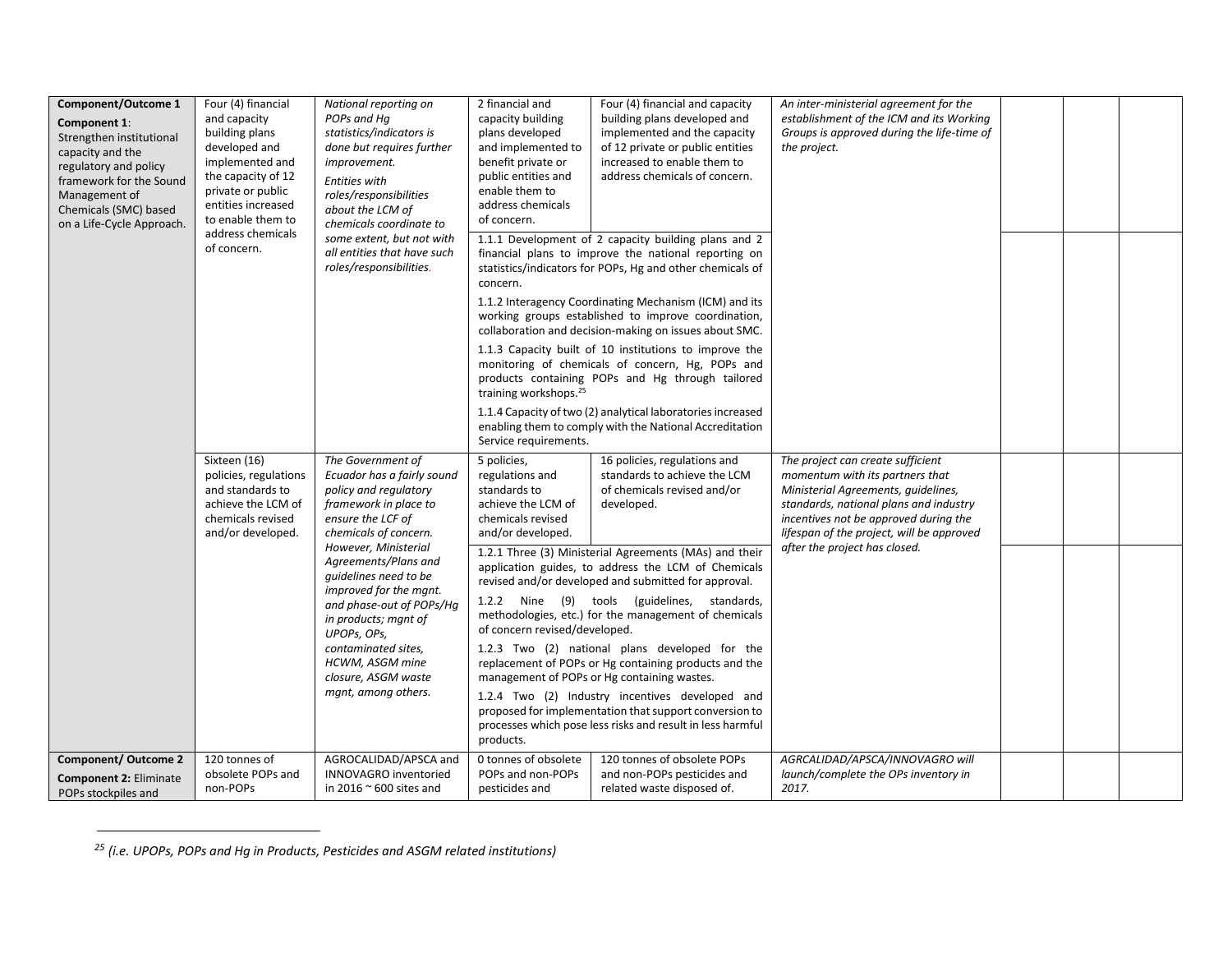| reduce the use and<br>release of initial and<br>newly listed POPs<br>(including those<br>contained in products). | pesticides and<br>related waste<br>disposed of.      | identified a quantity of 5<br>tonnes of obsolete<br>pesticides.<br>No pesticide-<br>contaminated sites have<br>been identified.<br>APCSA and INNOVAGRO<br>collect 40% of empty<br>pesticide containers,<br>leaving an accumulated<br>2,135 tonnes (by 2019)<br>inadequately disposed of.                                                                                                                                                                                   | related waste<br>disposed of.<br>facilities<br>completed<br>AGROCALIDAD/INNOVAGRO and APCSA.<br>treatment/disposal facility.<br>pesticide-contaminated site completed.<br>2.1.4<br>Empty<br>tonnes. | 2.1.1 One (1) In-depth inventory (incl. characteristics of<br>the impacted (work) population and gender dimensions)<br>of "old" and "new" POPs pesticides, non-POPs<br>pesticides, pesticide-contaminated sites and storage<br>partnership<br>in<br>with<br>2.1.2 At least 30 tonnes of obsolete pesticides were<br>repacked, transported and disposed of at a licensed<br>2.1.3 Clean up or remediation of at least one (1)<br>pesticide container collection,<br>transportation, recycling and disposal increased by 90 | collected pesticide containers.<br>available.       | APSCA/INNOVAGRO will cover additional<br>costs for the treatment of the increase in<br>APCSA/INNOVAGRO can increase the<br>number of Centralized Storage Facilities<br>and cover associated staff costs.<br>A state institution signs an agreement to<br>make a temporary storage facility for OPs                                                                                  |  |  |
|------------------------------------------------------------------------------------------------------------------|------------------------------------------------------|----------------------------------------------------------------------------------------------------------------------------------------------------------------------------------------------------------------------------------------------------------------------------------------------------------------------------------------------------------------------------------------------------------------------------------------------------------------------------|-----------------------------------------------------------------------------------------------------------------------------------------------------------------------------------------------------|---------------------------------------------------------------------------------------------------------------------------------------------------------------------------------------------------------------------------------------------------------------------------------------------------------------------------------------------------------------------------------------------------------------------------------------------------------------------------------------------------------------------------|-----------------------------------------------------|-------------------------------------------------------------------------------------------------------------------------------------------------------------------------------------------------------------------------------------------------------------------------------------------------------------------------------------------------------------------------------------|--|--|
|                                                                                                                  | 25 grams TEQ of<br><b>UPOPs releases</b><br>reduced. | Most relevant UPOPs<br>sources in Ecuador (Nov.<br>2016 PPG baseline<br>assessment): Medical<br>waste incineration (48.19<br>g-TEQ/yr); Landfills, Waste<br>Dumps and Landfill Mining<br>(16,74 g-TEQ/yr);<br>Household Heating and<br>Cooking - Biomass (13,36<br>g-TEQ/yr); Waste Burning<br>and Accidental Fires (7.14<br>g-TEQ/yr); Iron and Steel<br>Plants (6.25 g-TEQ/yr);<br>Biomass Burning (5.35 g-<br>TEQ/yr); and Biomass<br>Power Plants (1.15 g-<br>TEQ/yr). | 5 g-TEQ/yr of UPOPs releases reduced.                                                                                                                                                               |                                                                                                                                                                                                                                                                                                                                                                                                                                                                                                                           | 25 g-TEQ of<br><b>UPOPS</b><br>releases<br>reduced. | Facilities are willing to<br>partner with the project<br>and grant access to<br>allow for in-depth<br>baseline assessments.<br>2 facilities/companies<br>interested in improving<br><b>BEP</b> practices and<br>introducing BAT<br>technologies by making<br>use of tax and industry<br>incentives to finance the<br>introduction of<br>improved practices with<br>project support. |  |  |
|                                                                                                                  | 30 tonnes of new                                     | Priority new-POPs are                                                                                                                                                                                                                                                                                                                                                                                                                                                      | 2.2.1<br>Assessment<br>interventions at seven (7) facilities.<br>two (2) project sites/facilities.<br>contaminated site completed.<br>The use and release                                           | <b>UPOPs</b><br>of<br>generating<br>processes/practices completed at seven (7) facilities<br>(including 5.500 hectares of agricultural lands).<br>2.2.2 Recommendations prepared for BEP/BAT<br>2.2.3 BEP/BAT introduced to reduce UPOPs releases at<br>2.2.4 Clean up or remediation of at least one (1) UPOPs<br>The use and release of new                                                                                                                                                                             |                                                     | UNIDO NIP update to be launched in 2017                                                                                                                                                                                                                                                                                                                                             |  |  |
|                                                                                                                  | POPs releases were<br>reduced.                       | thought to be PFOs and C-<br>octaBDE (Nov. 2016 PPG<br>baseline assessment) and                                                                                                                                                                                                                                                                                                                                                                                            | of new POPs<br>reduced by 0<br>tonnes.                                                                                                                                                              | POPs reduced by 30 tonnes.                                                                                                                                                                                                                                                                                                                                                                                                                                                                                                | project.                                            | provides data on new-POPs in products<br>that can be used by the GEF/UNDP                                                                                                                                                                                                                                                                                                           |  |  |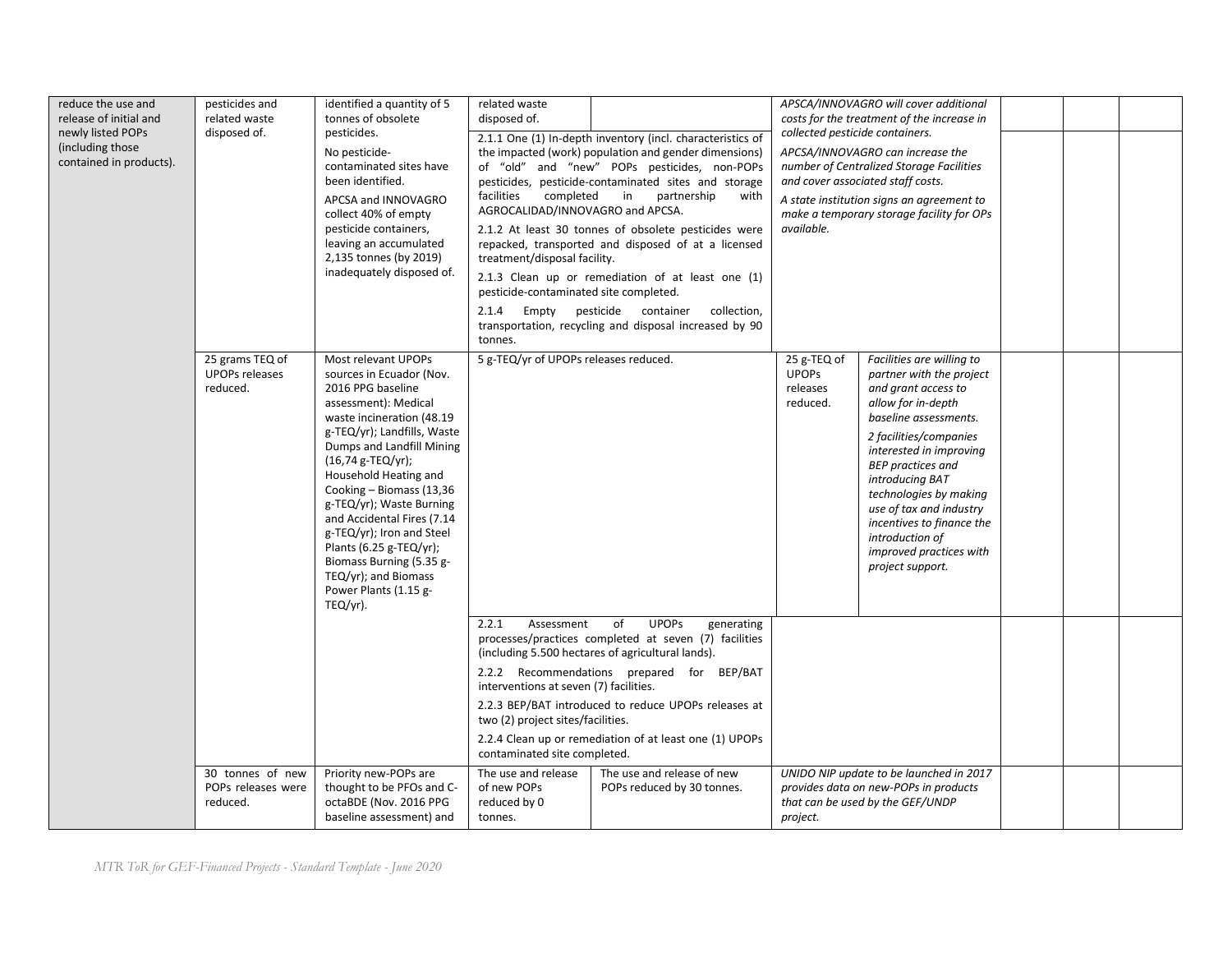|                                                                                                                                              |                                                                                               | are potentially contained<br>in products like ABS, high<br>impact polystyrene with<br>ABS, treated leather,<br>etching agents, ferric<br>chloride, aviation<br>hydraulic fluids,<br>insecticides and flame<br>retardants. | verify the existence of new POPs.<br>demonstrated in selected sectors/areas.                               | 2.3.1 Ten $(10)$ imported products $26$ suspected of<br>containing new POPs (PFOs/c-otaBDE) were analyzed to<br>2.3.2 A Cost-Benefit Analysis and Cost-of-Inaction<br>assessment conducted (incl. identification and<br>quantification of differentiated social benefits and costs<br>between women and men) to inform the selection of<br>alternatives and waste management/treatment options<br>for the top 2 priority POPs containing products.<br>2.3.3 Phase-down (with SENAE) and waste management<br>of top two (2) priority POPs containing products | Cost-effective alternatives can be<br>identified and are available to replace the<br>top 2 priority POPs containing products.                                                                                                               |  |  |
|----------------------------------------------------------------------------------------------------------------------------------------------|-----------------------------------------------------------------------------------------------|---------------------------------------------------------------------------------------------------------------------------------------------------------------------------------------------------------------------------|------------------------------------------------------------------------------------------------------------|--------------------------------------------------------------------------------------------------------------------------------------------------------------------------------------------------------------------------------------------------------------------------------------------------------------------------------------------------------------------------------------------------------------------------------------------------------------------------------------------------------------------------------------------------------------|---------------------------------------------------------------------------------------------------------------------------------------------------------------------------------------------------------------------------------------------|--|--|
| <b>Component/ Outcome 3</b><br>Component 3:<br>Implementation of<br>measure for reduction<br>and elimination of Hg<br>from priority sectors. | 2 tonnes of mercury<br>use/releases<br>reduced from<br>ASGM at a non-<br>industrial level.    | Mercury releases in the 3<br>areas prioritized by the<br>project (source: Dec. 2016<br>PPG ASGM Hg Baseline<br>assessment):<br>■ Portovelo (Aproplasmin)                                                                  | Mercury<br>use/releases from<br>ASGM reduced by<br>500 kg/yr at a non-<br>industrial level <sup>27</sup> . | Total mercury use/releases<br>from ASGM were reduced by a<br>total of 2 tonnes at a non-<br>industrial level.                                                                                                                                                                                                                                                                                                                                                                                                                                                | Institutions or gold processing plants are<br>willing to host the mobile training plant.<br>Permitting requirements and processes<br>do not significantly slow down the<br>installation or mobility of the mobile<br>training plant.        |  |  |
|                                                                                                                                              |                                                                                               | $-1,638$ kg Hg/yr<br>• Ponce Enriquez (Bella<br>$Rica$ ) – 2,318 kg Hg/yr<br>• Chinapintza - 1,184 kg<br>Hg/yr                                                                                                            | level.                                                                                                     | 3.1.1 Comprehensive mercury baseline assessment (incl.<br>sex-disaggregated and gender-specific data <sup>28</sup><br>completed for all ASGM project sites (Camilo Ponce<br>Enríquez, Portovelo and Chinapintza) at a non-industrial<br>3.1.2 Mobile training plant installed at "home base"                                                                                                                                                                                                                                                                 | Despite perverse incentives to keep ore<br>extraction yields low, processing plants<br>are interested to work with the project to<br>increase yields.<br>Project support is sufficiently tailored to<br>the needs of women miners to make a |  |  |
|                                                                                                                                              |                                                                                               |                                                                                                                                                                                                                           | location and operationalized.<br>indigenous).<br>processing.<br>processes.                                 | 3.1.3 350 ASGM miners and mining communities trained<br>(of which at least 30% are women, and 5% are<br>3.1.4 At least 5 processing plants (at least 2 occasionally<br>used by women) supported in improving their ore<br>3.1.5 At least 3 mining groups <sup>29</sup> (of which 1 containing<br>women miners) supported in their formalization<br>3.1.6 Demonstration pilot focusing on gravity recovery of<br>Hg from contaminated tailings implemented.                                                                                                   | difference in their livelihoods.<br>Ecuador NAP project (UNIDO) provides<br>data on Hq use in ASGM that can be used<br>by the GEF/UNDP project.                                                                                             |  |  |
|                                                                                                                                              | 35 kg/yr of mercury<br>use/releases<br>avoided from<br>priority sectors<br>(other than ASGM). | Ecuador's priority Hg<br>containing products are<br>(Nov. 2016 PPG baseline<br>assessment): Medical<br>devices (40 tonnes of<br>medical products                                                                          | Mercury releases<br>from priority sectors<br>(other than ASGM)<br>reduced by 10 kg.                        | Mercury releases from priority<br>sectors (other than ASGM)<br>avoided by 35 kg/yr.<br>3.2.1 Comprehensive national mercury baseline<br>assessment completed for medical devices and lighting                                                                                                                                                                                                                                                                                                                                                                | Cost-effective alternatives can be<br>identified and are available to replace the<br>top 2 priority POPs containing products.                                                                                                               |  |  |

<sup>&</sup>lt;sup>26</sup> ABS, high impact polystyrene with ABS, treated leather, etching agents: ferric chloride, aviation hydraulic fluids, insecticides, flameretardants.

<sup>&</sup>lt;sup>27</sup> Everything that is not processed in processing plants, meaning "Chanchas" or "at domestic level" (this latter will not be possible)

<sup>&</sup>lt;sup>28</sup> Sex, age, ethnicity, levels education, main diseases, family income, population characteristics, heads of households, time use, family members' roles, among other relevant data.

<sup>&</sup>lt;sup>29</sup> One in each of the project's locations. A mining group can be a mining company, a mining cooperative, a cohesive society group an association (jancheras).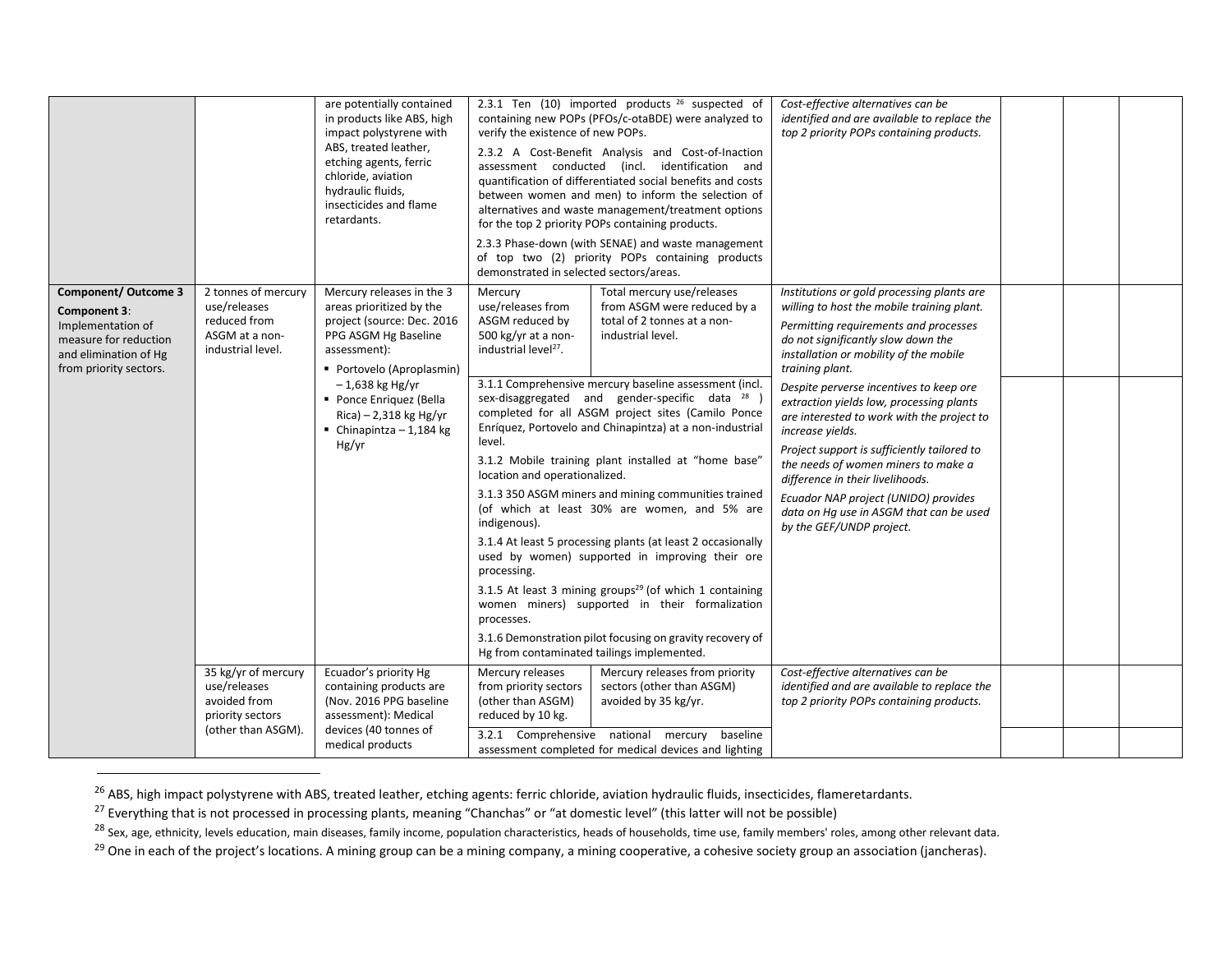|                                                                             | containing $\approx$ 164 kg of Hg,<br>were in use in 2016<br>(MSP)) and energy-saving<br>lamps (28 kg of mercury is<br>contained in 144 tonnes<br>of lamps currently in use<br>and imported during the<br>period (2013-2016).<br>2 Hg baselines have been<br>conducted, one in<br>preparation of the project<br>(Nov. 2016 PPG baseline<br>assessment) and 1 in 2008<br>(National Mercury Release<br>Inventory).<br>For public hospitals,<br>MSP/MAE have signed an<br>agreement and developed<br>a plan to phase-out Hg<br>containing medical<br>devices. For private<br>hospitals and the general<br>public, no plan/agreement<br>is yet in place.<br>No sound<br>treatment/recycling<br>options exist for Hg | products, and assessment conducted on the impact on<br>women/men.<br>3.2.2 List of available alternatives for Hg containing<br>medical devices and Hg containing lighting products<br>identified (incl. assessment of their costs and benefits).<br>3.2.3 Assessment concluded of existing disposal and<br>treatment options (national/international level) for<br>mercury-containing products and their wastes.<br>3.2.4 A Cost-Benefit Analysis and Cost-of-Inaction<br>assessment (incl. identification and quantification of<br>differentiated social benefits and costs between women<br>and men) conducted to inform the selection of mercury-<br>free alternatives and waste management/treatment<br>options.<br>3.2.5 Phase-in of mercury-free alternatives piloted in 1<br>high profile HCF facility.<br>3.2.6<br>support the phase-out and/or improved management of<br>spent mercury-containing lamps.<br>3.2.7 The environmentally sound treatment/disposal of<br>10 tonnes of mercury-containing waste products<br>demonstrated. | Electricity sector pilot project implemented to                           |                                                                                                                                                             |  |  |
|-----------------------------------------------------------------------------|-----------------------------------------------------------------------------------------------------------------------------------------------------------------------------------------------------------------------------------------------------------------------------------------------------------------------------------------------------------------------------------------------------------------------------------------------------------------------------------------------------------------------------------------------------------------------------------------------------------------------------------------------------------------------------------------------------------------|-----------------------------------------------------------------------------------------------------------------------------------------------------------------------------------------------------------------------------------------------------------------------------------------------------------------------------------------------------------------------------------------------------------------------------------------------------------------------------------------------------------------------------------------------------------------------------------------------------------------------------------------------------------------------------------------------------------------------------------------------------------------------------------------------------------------------------------------------------------------------------------------------------------------------------------------------------------------------------------------------------------------------------------------------|---------------------------------------------------------------------------|-------------------------------------------------------------------------------------------------------------------------------------------------------------|--|--|
| Access to finance                                                           | containing products.<br>In 2016, 136 million USD                                                                                                                                                                                                                                                                                                                                                                                                                                                                                                                                                                                                                                                                | 1 financial product                                                                                                                                                                                                                                                                                                                                                                                                                                                                                                                                                                                                                                                                                                                                                                                                                                                                                                                                                                                                                           | 2 financial products                                                      | 1 financial institution and 1 legal gold                                                                                                                    |  |  |
| improved for ASGM<br>sector through the<br>development/<br>improvement of 2 | in loans was granted to<br>the mining sector in<br>Ecuador, of which 23<br>million US\$ was granted                                                                                                                                                                                                                                                                                                                                                                                                                                                                                                                                                                                                             | developed/improved to<br>increase access to finance for<br>ASGM sector                                                                                                                                                                                                                                                                                                                                                                                                                                                                                                                                                                                                                                                                                                                                                                                                                                                                                                                                                                        | developed/improved<br>to increase access to<br>finance for ASGM<br>sector | buyer are interested in signing an<br>agreement with the project.<br>1 industry and 1 gold processing plant are<br>interested in applying tax incentives to |  |  |
| financial products.                                                         | to the mining sector in the<br>project's priority areas, of<br>which ~8 million was<br>granted to the mining of<br>precious metals.<br>92.61% of credit volume<br>was mainly placed by<br>private banks, 6.98% by<br>public financial<br>institutions; 0.31% by<br>mutuals and 0.1% by<br>financial companies.                                                                                                                                                                                                                                                                                                                                                                                                  | 3.3.1 At least one (1)<br>developed/improved a product that serves the ASGM<br>sector.<br>3.3.2 One (1) competitive funds mechanism (CFM) 30<br>established to finance five (5) environmental and social<br>entrepreneurship and technology innovations within the<br>ASGM.<br>3.3.3 At least 2 plants (1 ASGM processing plants and 1<br>industry) have made use of existing tax incentives to<br>finance cleaner production systems.                                                                                                                                                                                                                                                                                                                                                                                                                                                                                                                                                                                                        | financial entity has                                                      | finance cleaner production.                                                                                                                                 |  |  |

<sup>30</sup> The CFM model is taken from the GEF Small Grants Programme. Methodologies, procedures and monitoring will be applied according SGP application.

*MTR ToR for GEF-Financed Projects - Standard Template - June 2020*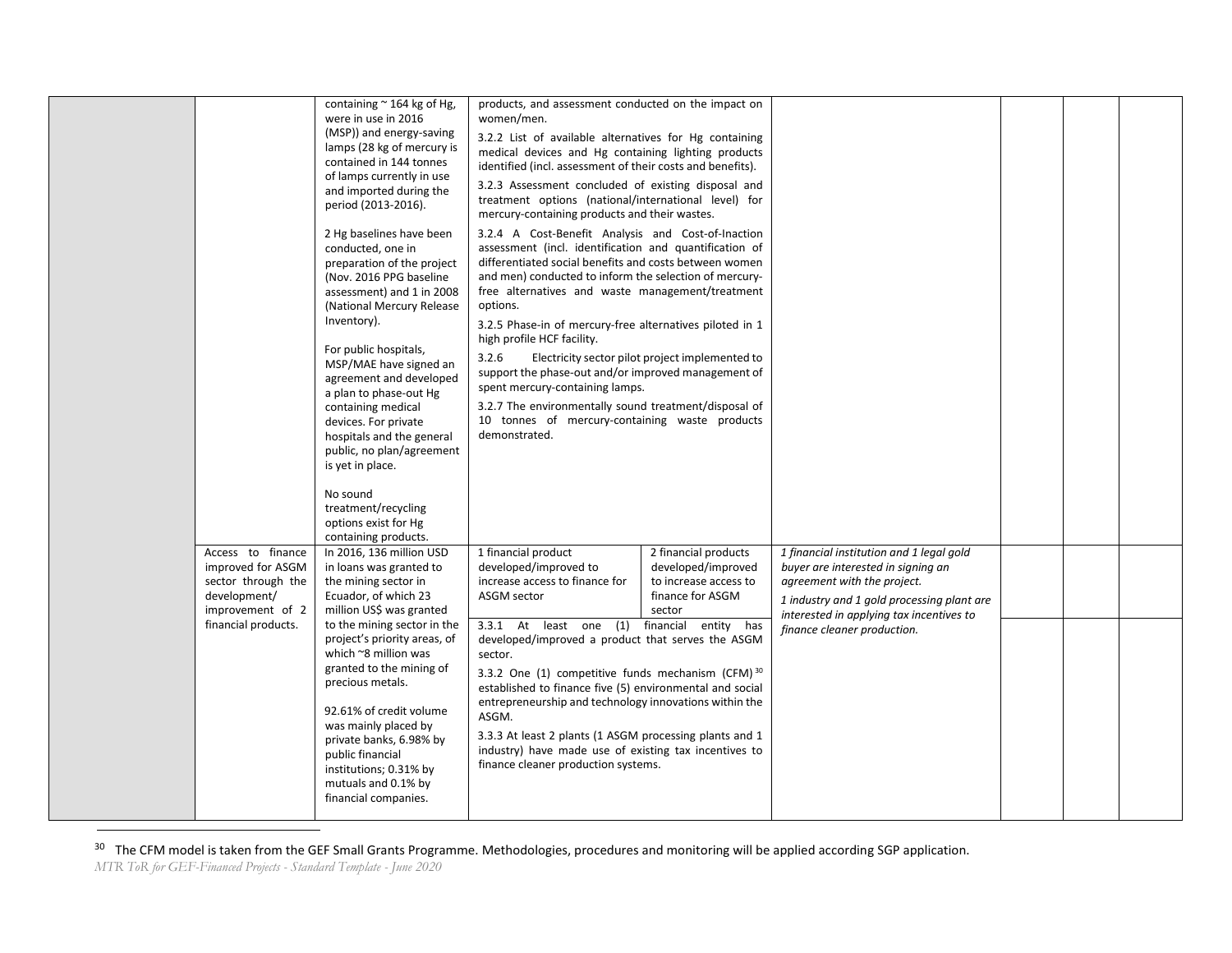|                                                                                                                                                            |                                                                                                                                                                                                                                                            | The Central Bank of<br>Ecuador (BCE) purchases<br>gold from ASGM miners,<br>provided that the gold has<br>a licit origin.<br>2 tax incentives for the<br>ASGM sector exist (LRTI -<br>10.7 & LRTI-37 ').   | 3.3.4 Responsibly produced gold (10 % produced by<br>women) by a project beneficiary purchased at a higher<br>price by a public or private legal buyer.                                                                    |                                                                                                                                                                                                                                       |                                                                                                                                                                                                                                  |  |  |
|------------------------------------------------------------------------------------------------------------------------------------------------------------|------------------------------------------------------------------------------------------------------------------------------------------------------------------------------------------------------------------------------------------------------------|------------------------------------------------------------------------------------------------------------------------------------------------------------------------------------------------------------|----------------------------------------------------------------------------------------------------------------------------------------------------------------------------------------------------------------------------|---------------------------------------------------------------------------------------------------------------------------------------------------------------------------------------------------------------------------------------|----------------------------------------------------------------------------------------------------------------------------------------------------------------------------------------------------------------------------------|--|--|
| <b>Component/ Outcome 4</b><br><b>Component 4: Raise</b><br>awareness, ensure<br>project monitoring and<br>disseminate project<br>results and experiences. | 11,778 people<br>(3,533 females and<br>8,245 males) of<br>whom awareness<br>has been raised on<br>the sound<br>management of<br>chemicals.                                                                                                                 | The project has raised<br>awareness of 0 people on<br>the sound management of<br>chemicals.                                                                                                                | Awareness raised of 3,533<br>people (1,060 female and<br>2,473 male) on the sound<br>management of chemicals.                                                                                                              | Awareness raised of<br>11,778 people (3,533<br>female and 8,245<br>male) on the sound<br>management of<br>chemicals.                                                                                                                  | People trained by the project, and project<br>stakeholders subjected to project<br>awareness campaigns are aware of the<br>impact of chemicals of concern and have<br>in turn informed their immediate families<br>$($ of 4 $).$ |  |  |
|                                                                                                                                                            | 29 GEF UNDP M&E<br>requirements met<br>and adaptive<br>management<br>applied in response<br>to needs and Mid-<br>term Evaluation<br>(MTE) findings.                                                                                                        | 0 GEF M&E requirements<br>met by the project.                                                                                                                                                              | 13 of GEF M&E requirements<br>met and adaptive<br>management applied in<br>response to needs and Mid-<br>term Evaluation (MTE)<br>findings.                                                                                | 29 of GEF M&E<br>requirements met<br>and adaptive<br>management applied<br>in response to needs<br>and Mid-term<br>Evaluation (MTE)<br>findings.                                                                                      | The project team and UNDP CO can meet<br>all the GEF M&E requirements and within<br>the time planned.                                                                                                                            |  |  |
|                                                                                                                                                            | 28 Case study<br>reports,<br>publications,<br>publications,<br>presentations,<br>(web-based)<br>articles, etc.<br>summarizing<br>lessons-learned,<br>best practices and<br>experiences,<br>disseminated at the<br>national, regional<br>and global levels. | 0 publications,<br>presentations, (web-<br>based) articles, etc.<br>summarizing lessons-<br>learned, best practices<br>and experiences,<br>disseminated at the<br>national, regional and<br>global levels. | 10 Case study reports,<br>publications, presentations,<br>(web-based) articles, etc.<br>summarizing lessons-learned,<br>best practices and<br>experiences, disseminated at<br>the national, regional and<br>global levels. | 28 Case study reports,<br>publications,<br>presentations, (web-<br>based) articles, etc.<br>summarizing lessons-<br>learned, best<br>practices and<br>experiences,<br>disseminated at the<br>national, regional and<br>global levels. | The project will be able to make use of<br>existing knowledge platforms (GEF GOLD,<br>Swiss ASG - IKH, old CASM site) to<br>disseminate case study reports,<br>publications, presentations, articles etc.                        |  |  |

### **Indicator Assessment Key**

Green = Achieved  $\overline{Y}$ ellow = On target to be achieved  $\overline{R}$ ed = Not on target to be achieved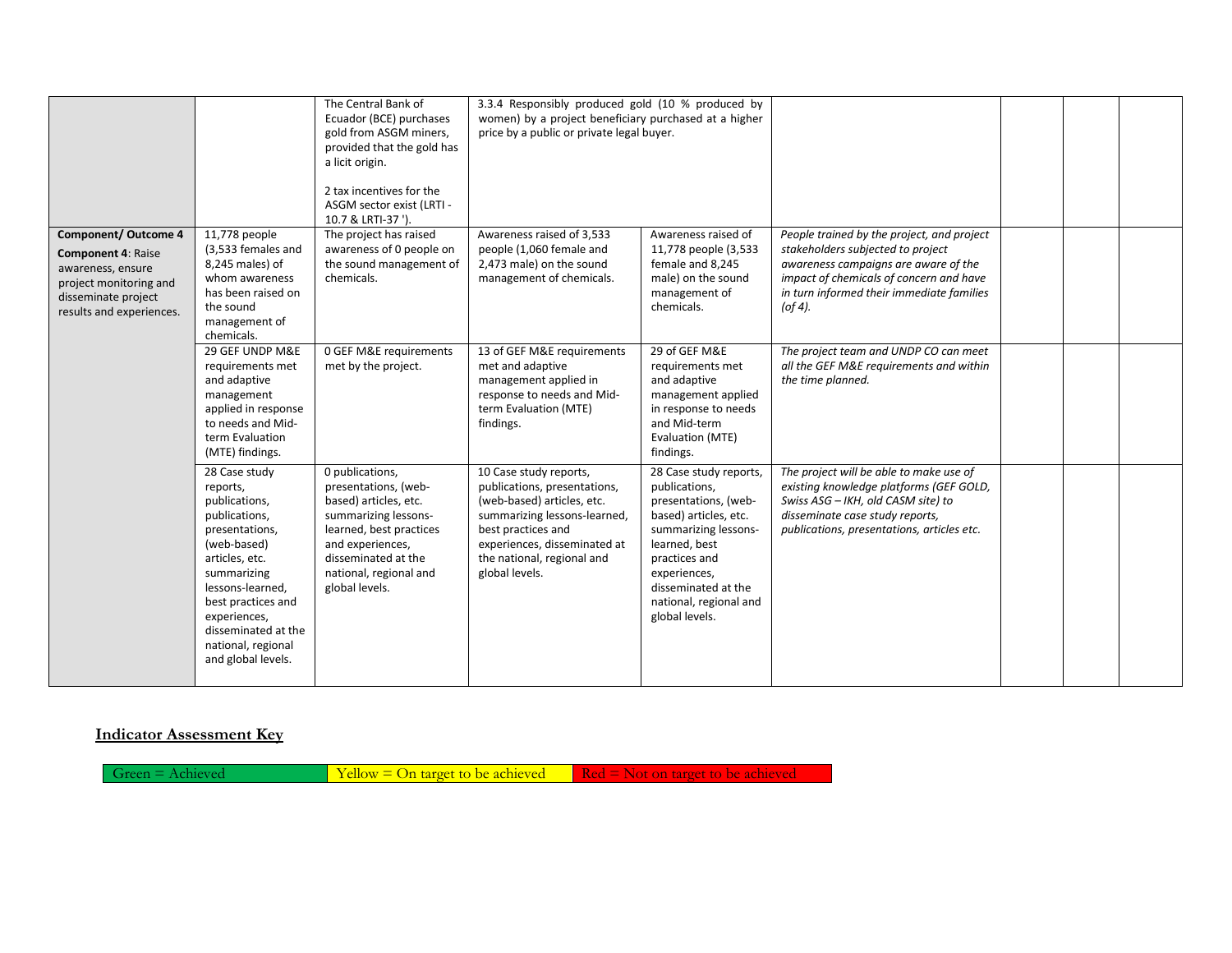### **ToR ANNEX B: List of Documents to be reviewed by the MTR consultant**

- 1. PIF
- 2. UNDP Project Document (PRODOC)
- 3. Gender Strategy and Action Plan
- 4. UNDP Social and Environmental Screening Procedure (SESP)
- 5. Project Inception Report
- 6. All Project Implementation Reports (PIR´s)
- 7. Semestral progress reports and work plans of the various implementation task teams
- 8. Audit reports
- 9. Finalized GEF focal area Tracking Tools/Core indicators at CEO endorsement and midterm (specific Core Indicators for this project´s focal area)
- 10. Oversight mission reports
- 11. All monitoring reports prepared by the project
- 12. Financial and Administration guidelines used by project Team
- 13. Other documents required by the consultant

The following documents will also be available:

- 14. Project operational guidelines, manuals and systems
- 15. UNDP country programme document(s)
- 16. Minutes of the *PNGQ* Board Meetings and other meetings
- 17. Project site location map.
- 18. Any additional documents, as relevant.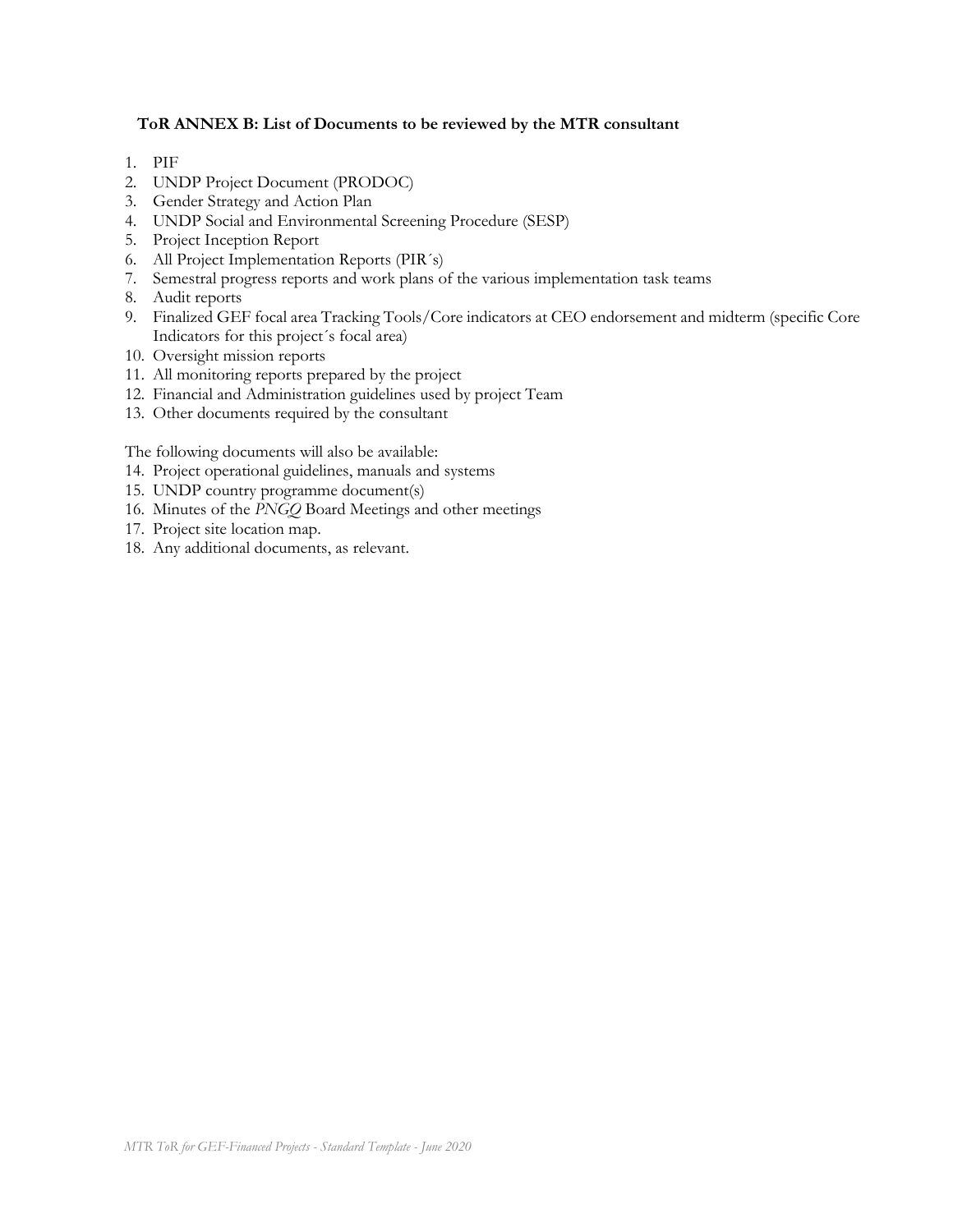### **ToR ANNEX C: Guidelines on Contents for the Midterm Review Report** <sup>31</sup>

- **i.** Basic Report Information *(for the opening page or title page)* 
	- Title of UNDP supported GEF financed project
	- UNDP PIMS# and GEF Project ID#
	- MTR time frame and date of MTR report
	- Region and countries included in the project
	- GEF Operational Focal Area/Strategic Program
	- Executing Agency/Implementing Partner and other project partners
	- MTR team members
	- Acknowledgments
- **ii.** Table of Contents
- **iii.** Acronyms and Abbreviations
- **1.** Executive Summary *(3-5 pages)*
	- Project Information Table
	- Project Description (brief)
	- Project Progress Summary (between 200-500 words)
	- MTR Ratings & Achievement Summary Table
	- A concise summary of conclusions
	- Recommendation Summary Table
- **2.** Introduction *(2-3 pages)*
	- Purpose of the MTR and objectives
	- Scope and Methodology: principles of design and execution of the MTR, MTR approach and data collection methods, limitations of the MTR
	- Structure of the MTR report
- **3.** Project Description and Background Context *(3-5 pages)*
	- Development context: environmental, socio-economic, institutional, and policy factors relevant to the project objective and scope
	- Problems that the project sought to address: threats and barriers targeted
	- Project Description and Strategy: objective, outcomes and expected results, description of field sites (if any)
	- Project Implementation Arrangements: a short description of the Project Board, key implementing partner arrangements, etc.
	- Project timing and milestones
	- Main stakeholders: summary list.
- **4.** Findings *(12-14 pages)*
	- **4.1** Project Strategy
		- Project Design
		- Results Framework/Log frame
	- **4.2** Progress Towards Results
		- Progress towards outcomes analysis
		- Remaining barriers to achieving the project objective
	- **4.3** Project Implementation and Adaptive Management
		- Management Arrangements
		- Work planning
		- Finance and co-finance
		- Project-level monitoring and evaluation systems
		- Stakeholder engagement
		- Social and Environmental Standards (Safeguards)

<sup>&</sup>lt;sup>31</sup> The Report length should not exceed 40 pages in total (not including annexes). .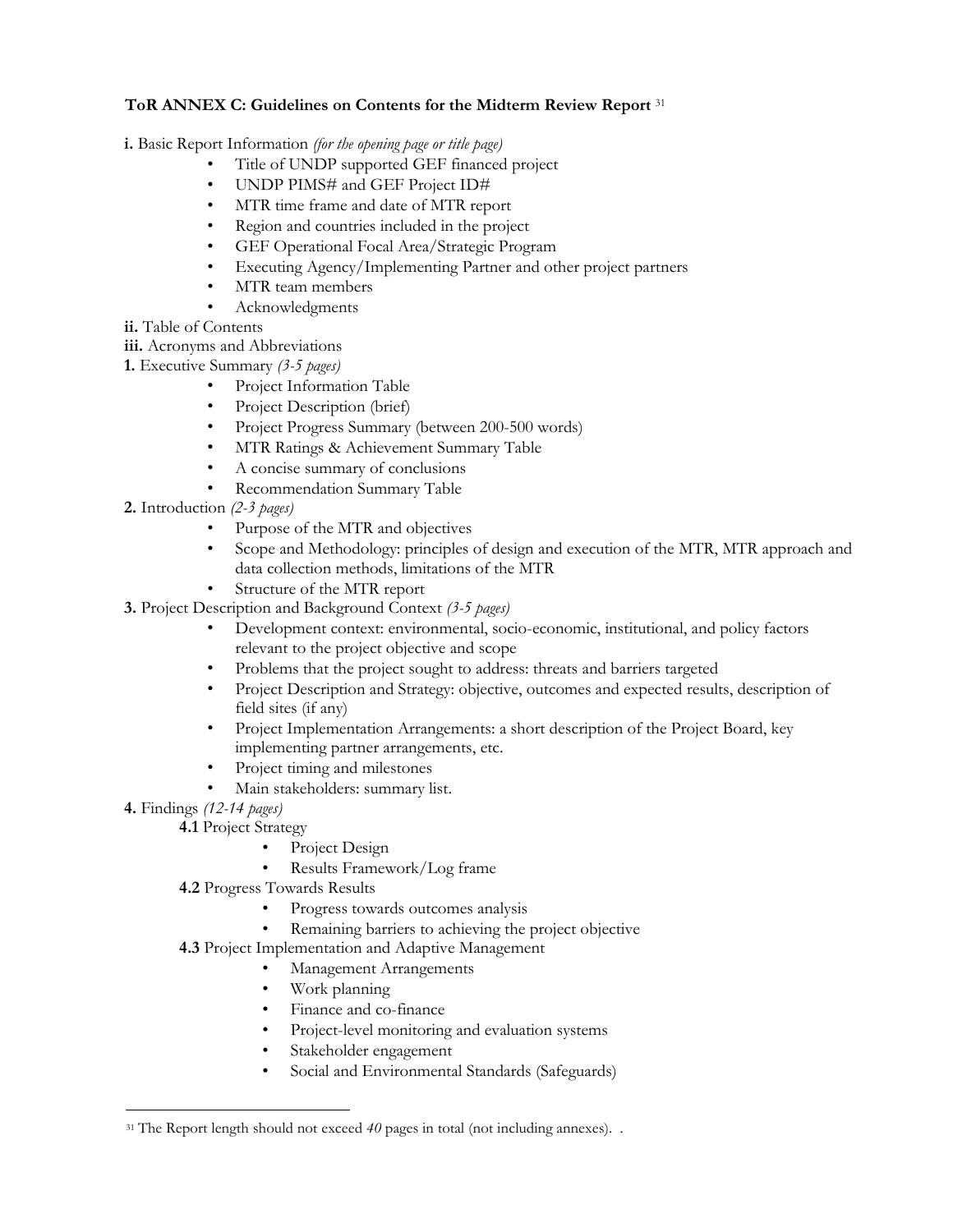- Reporting
- Communications & Knowledge Management
- **4.4** Sustainability
	- Financial risks to sustainability
	- Socio-economic risks to sustainability
	- Institutional framework and governance risks to sustainability
	- Environmental risks to sustainability
- **5.** Conclusions and Recommendations *(4-6 pages)*

### **5.1** Conclusions

- Comprehensive and balanced statements (that are evidence-based and connected to the MTR´s findings) which highlight the strengths, weaknesses and results of the project
- **5.2** Recommendations
	- Corrective actions for the design, implementation, monitoring and evaluation of the project
	- Actions to follow up or reinforce initial benefits from the project
	- Proposals for future directions underlining main objectives
- **6.** Annexes
- MTR ToR (excluding ToR annexes)
- MTR evaluative matrix (evaluation criteria with key questions, indicators, sources of data, and methodology)
- Example Questionnaire or Interview Guide used for data collection
- Rating Scales
- MTR mission itinerary
- List of persons interviewed
- List of documents reviewed
- Co-financing table (if not previously included in the body of the report)
- Signed UNEG Code of Conduct form
- Signed MTR final report clearance form
- *Annexed in a separate file:* Audit trail from received comments on draft MTR report
- *Annexed in a separate file:* Relevant midterm tracking tools (*METT, FSC, Capacity scorecard, etc.) or Core Indicators*
- *Annexed in a separate file: GEF Co-financing template (categorizing co-financing amounts by source as 'investment mobilized' or 'recurrent expenditure')*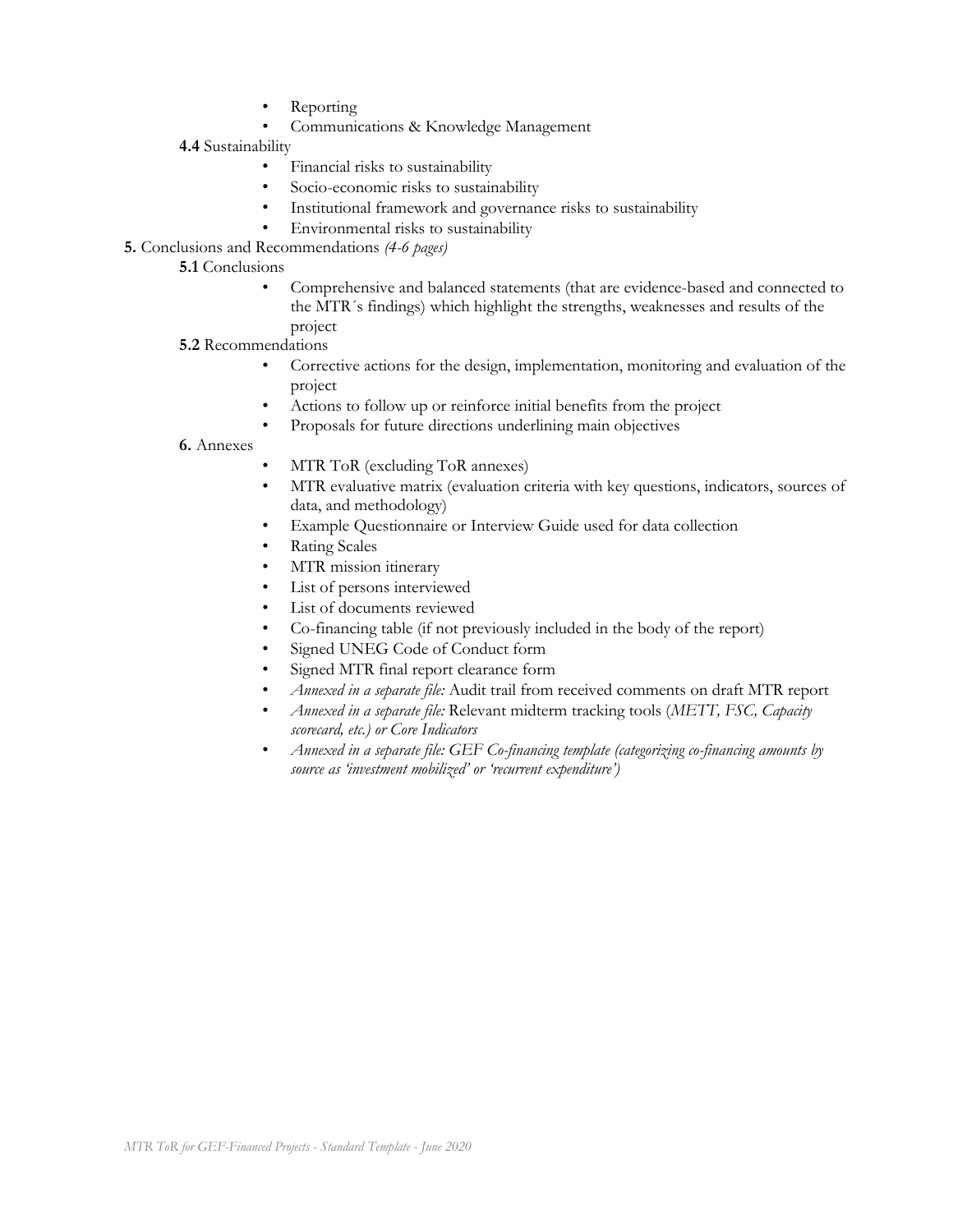### **ToR ANNEX D: Midterm Review Evaluative Matrix Template**

This Midterm Review Evaluative Matrix must be fully completed/amended by the consultant and included in the MTR inception report and as an Annex to the MTR report.

| <b>Evaluative Questions</b>                    | <b>Indicators</b>                                                                                                                                                                                              | <b>Sources</b>                                            | Methodology                                           |
|------------------------------------------------|----------------------------------------------------------------------------------------------------------------------------------------------------------------------------------------------------------------|-----------------------------------------------------------|-------------------------------------------------------|
|                                                | Project Strategy: To what extent is the project strategy relevant to country priorities, country ownership,                                                                                                    |                                                           |                                                       |
| and the best route towards expected results?   |                                                                                                                                                                                                                |                                                           |                                                       |
|                                                |                                                                                                                                                                                                                |                                                           |                                                       |
| (include evaluative questions)                 | i.e. relationships established,<br>level of coherence between                                                                                                                                                  | i.e. project documents,<br>national policies or           | (i.e. document analysis,<br>data analysis, interviews |
|                                                | project design and                                                                                                                                                                                             | strategies, websites, project                             | with project staff,                                   |
|                                                | implementation approach,                                                                                                                                                                                       | staff, project partners, data<br>collected throughout the | interviews with                                       |
|                                                | specific activities conducted,<br>quality of risk mitigation                                                                                                                                                   | MTR mission, etc.                                         | stakeholders, etc.                                    |
|                                                | strategies, etc.)                                                                                                                                                                                              |                                                           |                                                       |
|                                                |                                                                                                                                                                                                                |                                                           |                                                       |
|                                                |                                                                                                                                                                                                                |                                                           |                                                       |
|                                                | Progress Towards Results: To what extent have the expected outcomes and objectives of the project been                                                                                                         |                                                           |                                                       |
| achieved thus far?                             |                                                                                                                                                                                                                |                                                           |                                                       |
|                                                |                                                                                                                                                                                                                |                                                           |                                                       |
|                                                |                                                                                                                                                                                                                |                                                           |                                                       |
|                                                |                                                                                                                                                                                                                |                                                           |                                                       |
|                                                | Project Implementation and Adaptive Management: Has the project been implemented efficiently, cost-                                                                                                            |                                                           |                                                       |
|                                                | effectively, and been able to adapt to any changing conditions thus far? To what extent are project-level<br>monitoring and evaluation systems, reporting, and project communications supporting the project's |                                                           |                                                       |
|                                                | implementation? To what extent has progress been made in the implementation of social and                                                                                                                      |                                                           |                                                       |
|                                                | environmental management measures? Have there been changes to the overall project risk rating and/or                                                                                                           |                                                           |                                                       |
|                                                | the identified types of risks as outlined at the CEO Endorsement stage?                                                                                                                                        |                                                           |                                                       |
|                                                |                                                                                                                                                                                                                |                                                           |                                                       |
|                                                |                                                                                                                                                                                                                |                                                           |                                                       |
|                                                |                                                                                                                                                                                                                |                                                           |                                                       |
|                                                | Sustainability: To what extent are there financial, institutional, socio-economic, and/or environmental                                                                                                        |                                                           |                                                       |
| risks to sustaining long-term project results? |                                                                                                                                                                                                                |                                                           |                                                       |
|                                                |                                                                                                                                                                                                                |                                                           |                                                       |
|                                                |                                                                                                                                                                                                                |                                                           |                                                       |
|                                                |                                                                                                                                                                                                                |                                                           |                                                       |
|                                                |                                                                                                                                                                                                                |                                                           |                                                       |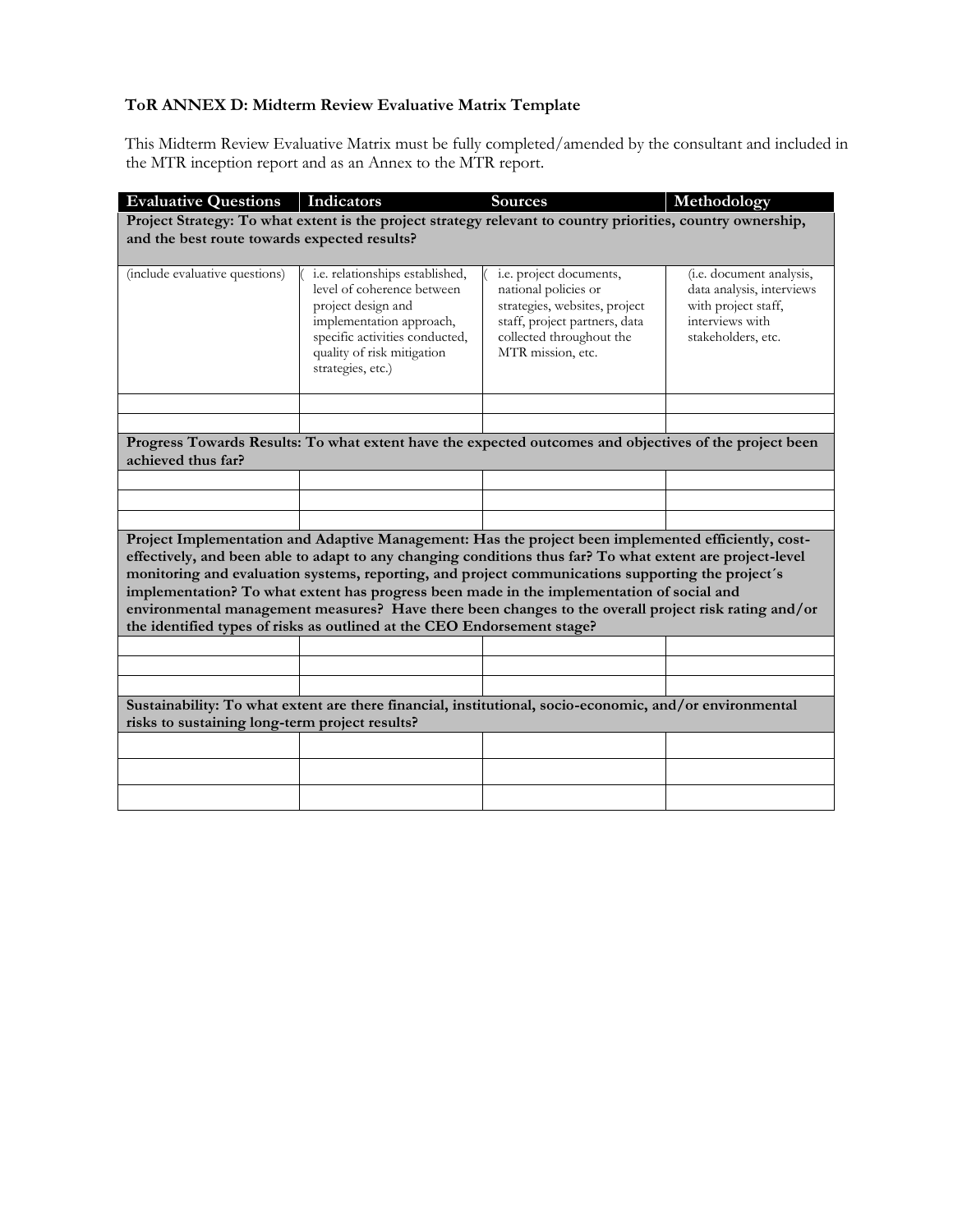### **ToR ANNEX E: UNEG Code of Conduct for Evaluators/Midterm Review for consultants 32**

#### **Evaluators/The consultants:**

| 1. Must present information that is complete and fair in its assessment of strengths and weaknesses so that decisions |  |  |
|-----------------------------------------------------------------------------------------------------------------------|--|--|
| or actions taken are well-founded.                                                                                    |  |  |

- 2. Must disclose the full set of evaluation findings along with information on their limitations and have this accessible to all affected by the evaluation with expressed legal rights to receive results.
- 3. Should protect the anonymity and confidentiality of individual informants. They should provide maximum notice, minimize demands on time, and respect people´s rights not to engage. Evaluators must respect people´s rights to provide information in confidence, and must ensure that sensitive information cannot be traced to its source. Evaluators are not expected to evaluate individuals, and must balance the evaluation of management functions with this general principle.
- 4. Sometimes uncover evidence of wrongdoing while conducting evaluations. Such cases must be reported discreetly to the appropriate investigative body. Evaluators should consult with other relevant oversight entities when there is any doubt about if and how issues should be reported.
- 5. Should be sensitive to beliefs, manners and customs and act with integrity and honesty in their relations with all stakeholders. In line with the UN Universal Declaration of Human Rights, evaluators must be sensitive to and address issues of discrimination and gender equality. They should avoid offending the dignity and self-respect of those persons with whom they come in contact in the course of the evaluation. Knowing that evaluation might negatively affect the interests of some stakeholders, evaluators should conduct the evaluation and communicate its purpose and results in a way that clearly respects the stakeholders´ dignity and self-worth.
- 6. Are responsible for their performance and their product(s). They are responsible for the clear, accurate and fair written and/or oral presentation of study limitations, findings and recommendations.
- 7. Should reflect sound accounting procedures and be prudent in using the resources of the evaluation.
- 8. Must ensure that independence of judgement is maintained and that evaluation findings and recommendations are independently presented.
- 9. Must confirm that they have not been involved in designing, executing or advising on the project being evaluated

#### **MTR the consultant Agreement Form**

Agreement to abide by the Code of Conduct for Evaluation in the UN System:

Name of the consultant:

Name of Consultancy Organization (where relevant):

**I confirm that I have received and understood and will abide by the United Nations Code of Conduct for Evaluation.** 

*(date)* 

Signed at *\_\_\_\_\_\_\_\_\_\_\_\_\_\_\_\_\_\_\_\_\_\_\_\_\_\_\_\_\_\_\_\_\_\_\_\_\_ (Place) on \_\_\_\_\_\_\_\_\_\_\_\_\_\_\_\_\_\_\_\_\_\_\_\_\_\_\_\_* 

Signature: \_\_\_\_\_\_\_\_\_\_\_\_\_\_\_\_\_\_\_\_\_\_\_\_\_\_\_\_\_\_\_\_\_\_\_

<sup>32</sup> [www.undp.org/unegcodeofconduct](http://www.undp.org/unegcodeofconduct)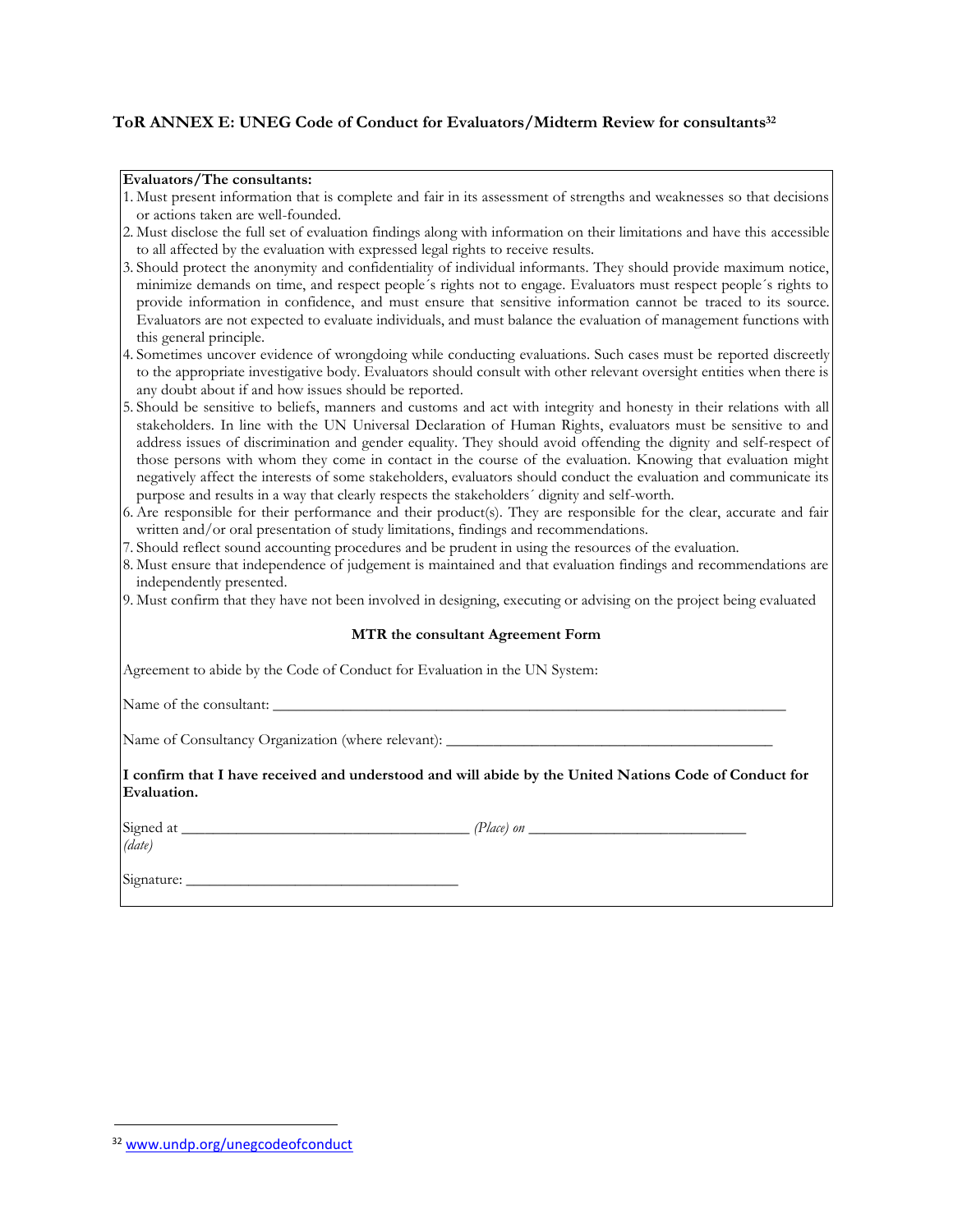# **ToR ANNEX F: MTR Ratings**

|                                                                                                    | Ratings for Progress Towards Results: (one rating for each outcome and the objective) |                                                                                                                                                                                   |  |  |
|----------------------------------------------------------------------------------------------------|---------------------------------------------------------------------------------------|-----------------------------------------------------------------------------------------------------------------------------------------------------------------------------------|--|--|
| Highly Satisfactory<br>(HS)<br>as "good practice".<br>5<br>Satisfactory (S)<br>minor shortcomings. |                                                                                       | The objective/outcome is expected to achieve or exceed all its end-of-project targets,<br>without major shortcomings. The progress towards the objective/outcome can be presented |  |  |
|                                                                                                    |                                                                                       | The objective/outcome is expected to achieve most of its end-of-project targets, with only                                                                                        |  |  |
| $\overline{4}$                                                                                     | Moderately<br>satisfactory (MS)                                                       | The objective/outcome is expected to achieve most of its end-of-project targets but with<br>significant shortcomings.                                                             |  |  |
|                                                                                                    | Moderately<br>Unsatisfactory (MU)                                                     | The objective/outcome is expected to achieve its end-of-project targets with major<br>shortcomings.                                                                               |  |  |
| 2                                                                                                  | Unsatisfactory (U)                                                                    | The objective/outcome is expected not to achieve most of its end-of-project targets.                                                                                              |  |  |
|                                                                                                    | Highly<br>Unsatisfactory (HU)                                                         | The objective/outcome has failed to achieve its midterm targets, and is not expected to<br>achieve any of its end-of-project targets.                                             |  |  |

|   | Ratings for Project Implementation & Adaptive Management: (one overall rating) |                                                                                                                                                                                                                                                                                                                                                                   |  |  |  |
|---|--------------------------------------------------------------------------------|-------------------------------------------------------------------------------------------------------------------------------------------------------------------------------------------------------------------------------------------------------------------------------------------------------------------------------------------------------------------|--|--|--|
|   | <b>Highly Satisfactory</b><br>(HS)                                             | Implementation of all seven components – management arrangements, work planning, finance<br>and co-finance, project-level monitoring and evaluation systems, stakeholder engagement,<br>reporting, and communications – is leading to efficient and effective project implementation<br>and adaptive management. The project can be presented as "good practice". |  |  |  |
| 5 | Satisfactory (S)                                                               | Implementation of most of the seven components is leading to efficient and effective project<br>implementation and adaptive management except for only a few that are subject to remedial<br>action.                                                                                                                                                              |  |  |  |
|   | Moderately<br>satisfactory (MS)                                                | Implementation of some of the seven components is leading to efficient and effective project<br>implementation and adaptive management, with some components requiring remedial action.                                                                                                                                                                           |  |  |  |
| 3 | Moderately<br>Unsatisfactory (MU)                                              | Implementation of some of the seven components is not leading to efficient and effective<br>project implementation and adaptive management, with most components requiring remedial<br>action.                                                                                                                                                                    |  |  |  |
| 2 | Unsatisfactory (U)                                                             | The implementation of most of the seven components is not leading to efficient and effective<br>project implementation and adaptive management.                                                                                                                                                                                                                   |  |  |  |
|   | Highly Unsatisfactory<br>(HU)                                                  | Implementation of none of the seven components is leading to efficient and effective project<br>implementation and adaptive management.                                                                                                                                                                                                                           |  |  |  |

|                | Ratings for Sustainability: (one overall rating) |                                                                                        |  |  |  |
|----------------|--------------------------------------------------|----------------------------------------------------------------------------------------|--|--|--|
|                | $4$ Likely (L)                                   | Negligible risks to sustainability, with key outcomes on track to be achieved by the   |  |  |  |
|                |                                                  | project's closure and expected to continue into the foreseeable future                 |  |  |  |
| $\mathfrak{Z}$ | Moderately Likely                                | Moderate risks, but expectations that at least some outcomes will be sustained due to  |  |  |  |
|                | (ML)                                             | the progress towards results on outcomes at the Midterm Review                         |  |  |  |
|                |                                                  |                                                                                        |  |  |  |
|                | Moderately                                       | A significant risk that key outcomes will not carry on after project closure, although |  |  |  |
|                | Unlikely (MU)                                    | some outputs and activities should carry on                                            |  |  |  |
|                | Unlikely (U)                                     | Severe risks that project outcomes, as well as key outputs, will not be sustained      |  |  |  |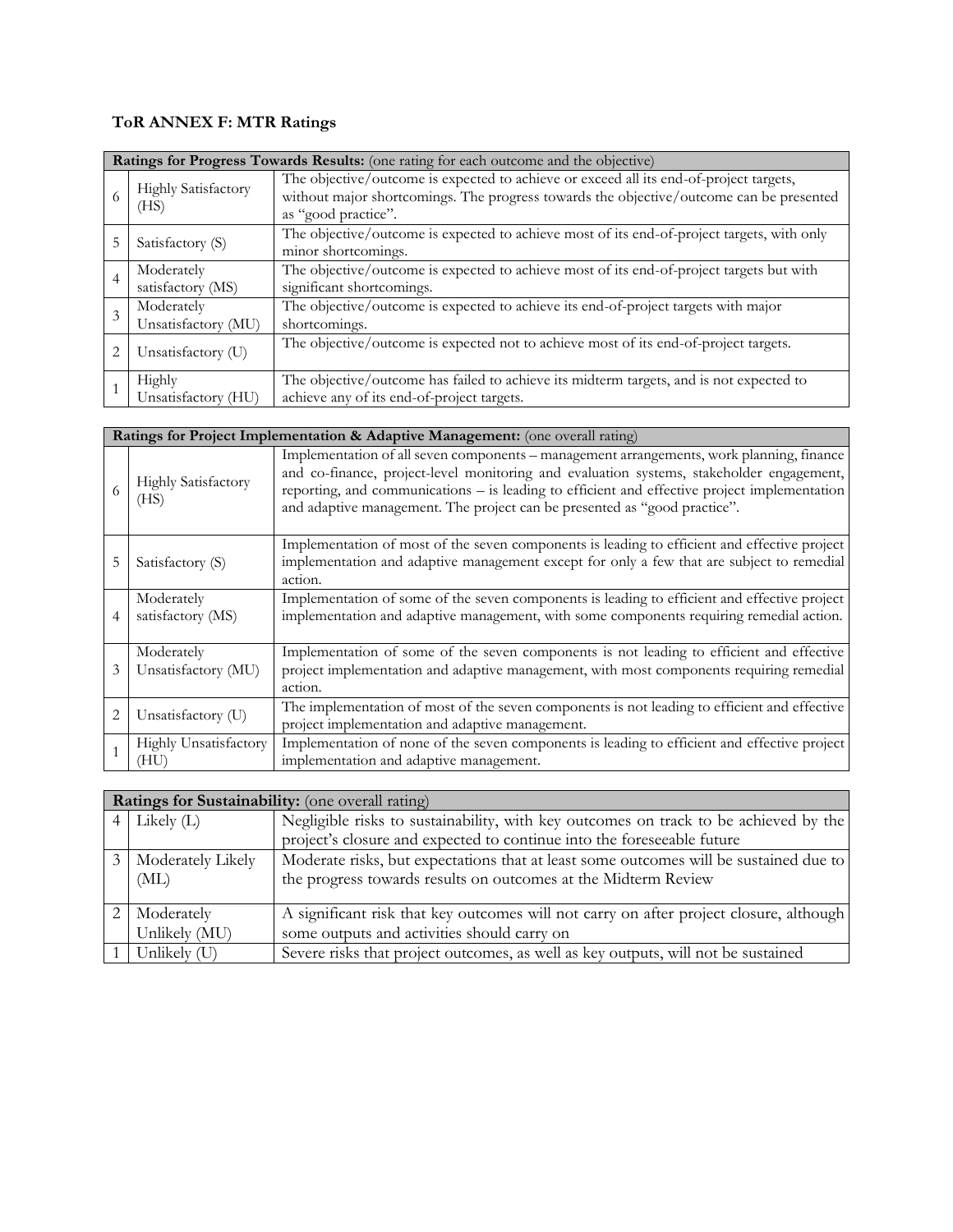### **ToR ANNEX G: MTR Report Clearance Form**

| Midterm Review Report Reviewed and Cleared By:                                                                                                                                                                                 |  |
|--------------------------------------------------------------------------------------------------------------------------------------------------------------------------------------------------------------------------------|--|
| Commissioning Unit                                                                                                                                                                                                             |  |
| Name: Name and the state of the state of the state of the state of the state of the state of the state of the state of the state of the state of the state of the state of the state of the state of the state of the state of |  |
|                                                                                                                                                                                                                                |  |
| <b>UNDP-GEF Regional Technical Advisor</b>                                                                                                                                                                                     |  |
| Name: Name:                                                                                                                                                                                                                    |  |
|                                                                                                                                                                                                                                |  |

### **ToR ANNEX H: Audit Trail Template**

*Note:* The following is a template for the MTR Team to show how the received comments on the draft MTR report have (or have not) been incorporated into the final MTR report. This audit trail should be included as an annex in the final MTR report.

### **To the comments received on (date) from the Midterm Review of (project name) (UNDP Project ID-PIMS #)**

*The following comments were provided in track changes to the draft Midterm Review report; they are referenced by institution ("Author" column) and not by the person's name, and track change comment number ("#" column):*

| Author | # | Para No./<br>comment<br>location | Comment/Feedback on the draft<br><b>MTR</b> report | MTR team<br>response and actions<br>taken |
|--------|---|----------------------------------|----------------------------------------------------|-------------------------------------------|
|        |   |                                  |                                                    |                                           |
|        |   |                                  |                                                    |                                           |
|        |   |                                  |                                                    |                                           |
|        |   |                                  |                                                    |                                           |
|        |   |                                  |                                                    |                                           |
|        |   |                                  |                                                    |                                           |
|        |   |                                  |                                                    |                                           |
|        |   |                                  |                                                    |                                           |
|        |   |                                  |                                                    |                                           |
|        |   |                                  |                                                    |                                           |